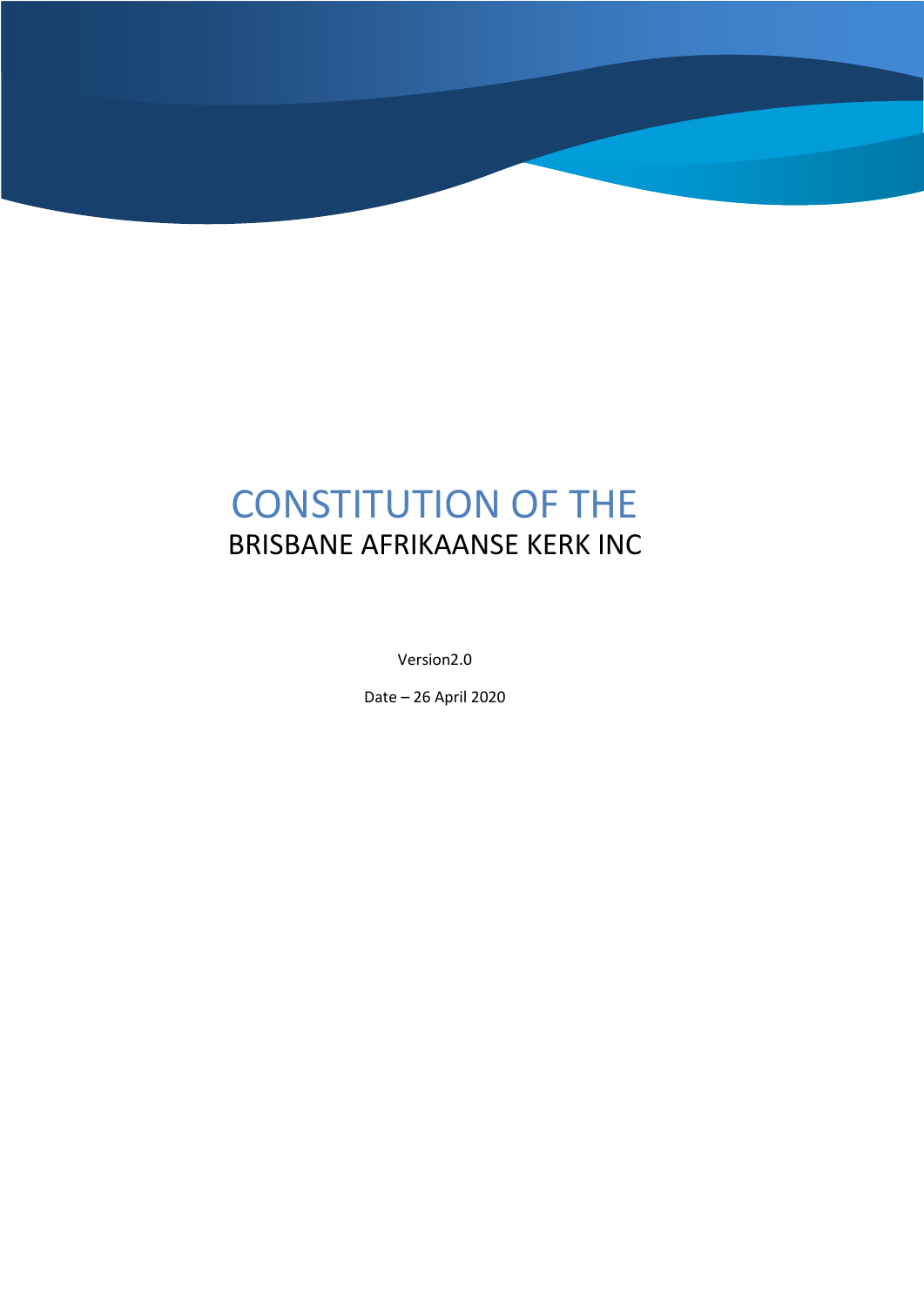# Table of Contents

| 1.  |  |
|-----|--|
| 2.  |  |
| 3.  |  |
| 4.  |  |
| 5.  |  |
| 6.  |  |
| 7.  |  |
| 8.  |  |
| 9.  |  |
| 10. |  |
| 11. |  |
| 12. |  |
| 13. |  |
| 14. |  |
| 15. |  |
| 16. |  |
| 17. |  |
| 18. |  |
| 19. |  |
| 20. |  |
| 21. |  |
| 22. |  |
| 23. |  |
| 24. |  |
| 25. |  |
| 26. |  |
| 27. |  |
| 28. |  |
| 29. |  |
| 30. |  |
| 31. |  |
| 32. |  |
| 33. |  |
| 34. |  |
| 35. |  |
| 36. |  |
| 37. |  |
| 38. |  |
| 39. |  |
| 40. |  |
| 41. |  |
| 42. |  |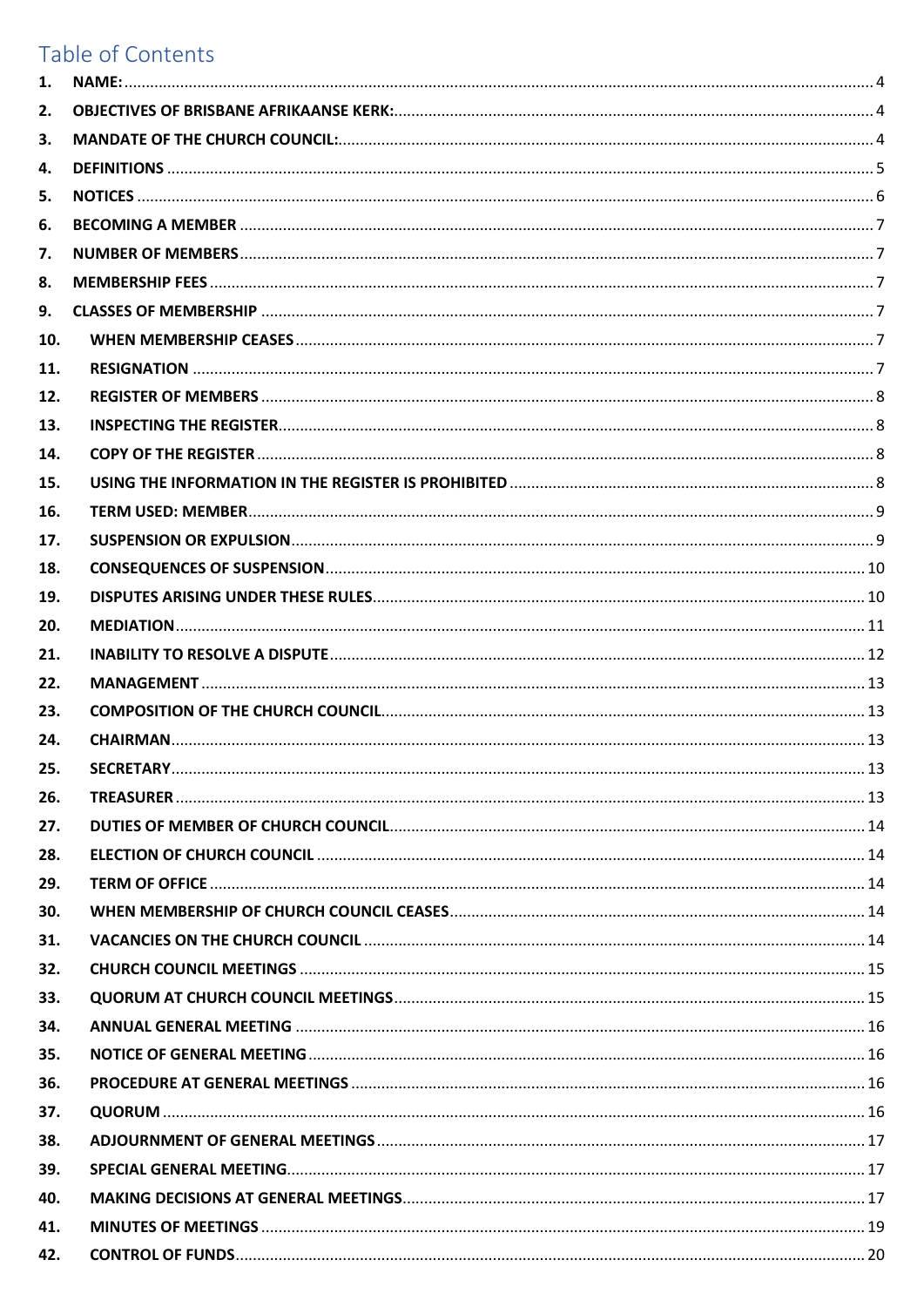| 44. |  |
|-----|--|
| 45. |  |
| 46. |  |
| 47. |  |
| 48. |  |
| 49. |  |
| 50. |  |
| 51. |  |
| 52. |  |
| 53. |  |
| 54. |  |
|     |  |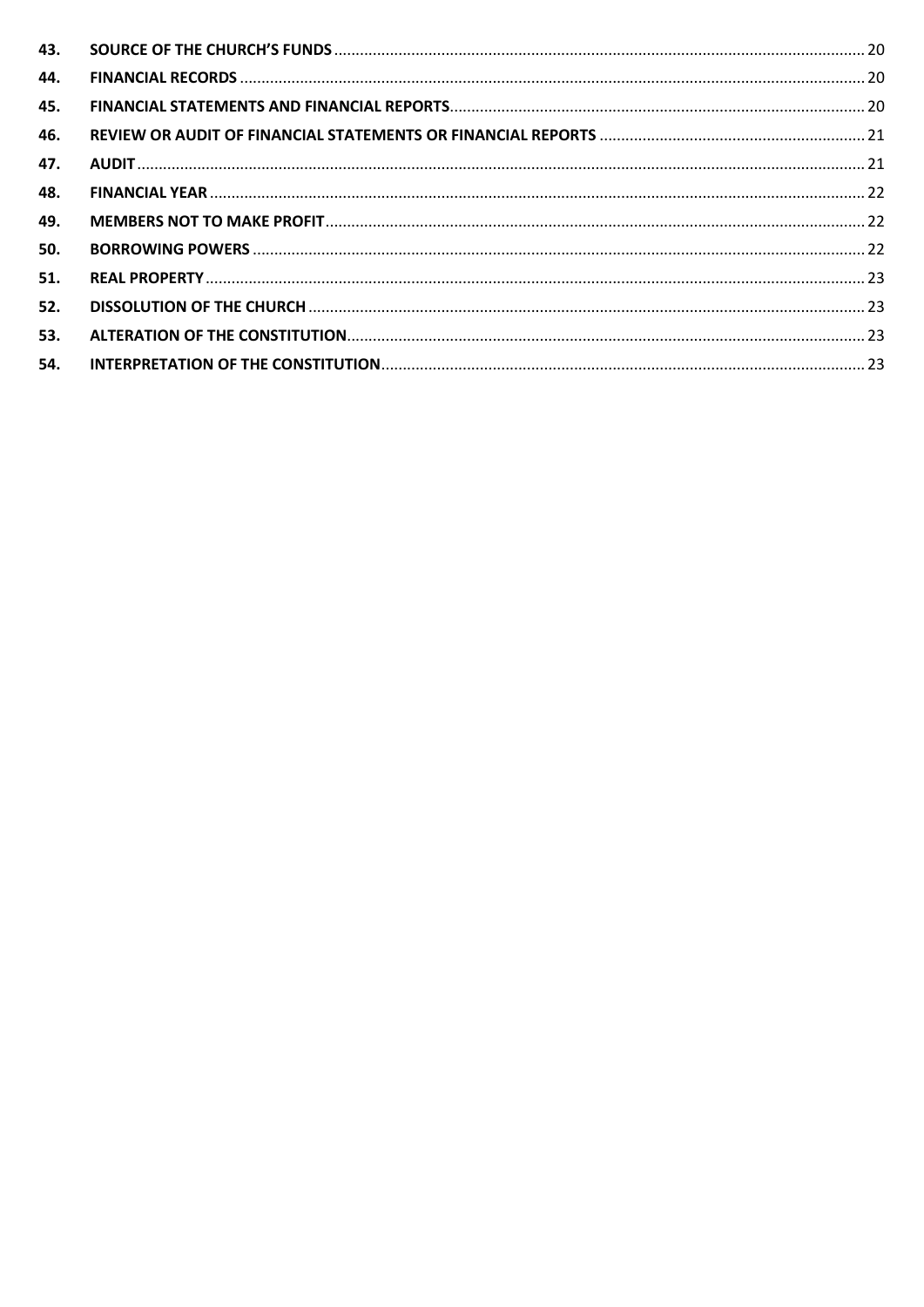# **CONSTITUTION OF BRISBANE AFRIKAANSE KERK INC.**

# **PART 1- INTRODUCTION**

#### **1. NAME:**

The Church shall be known as BRISBANE AFRIKAANSE KERK INC

#### **2. OBJECTIVES OF BRISBANE AFRIKAANSE KERK:**

To establish and maintain in the wider Brisbane a Church for the benefit of people of the Christian faith based on reformed principles, for those people desiring to become members of such Church and for the ministry of faith by the Church.

Church is based on the Biblical and Christian principles as stated in Annexures A and B

#### **3. MANDATE OF THE CHURCH COUNCIL:**

- a) In matters relating to the ownership of property, borrowing of money and wherever necessary in matters of commerce or business affecting or undertaken by BRISBANE AFRIKAANSE KERK to invest the Church Council with such powers, rights, authorities and duties as may be required for the time being and from time to time under the laws of the State of Queensland and of the Commonwealth of Australia (hereinafter called "the law").
- b) Wherever necessary to implement and carry out the decisions of the Church in accordance with the standards and principles as accepted by the Reformed churches, which are The Four Standards being the
	- i. Belgic Confession, the
	- ii. Heidelberg Catechism, the
	- iii. Canons of Dordt, and the
	- iv. Westminster Confession of Faith.
- c) To ratify and confirm contracts, agreements and arrangements entered or made by the church through its Church Council.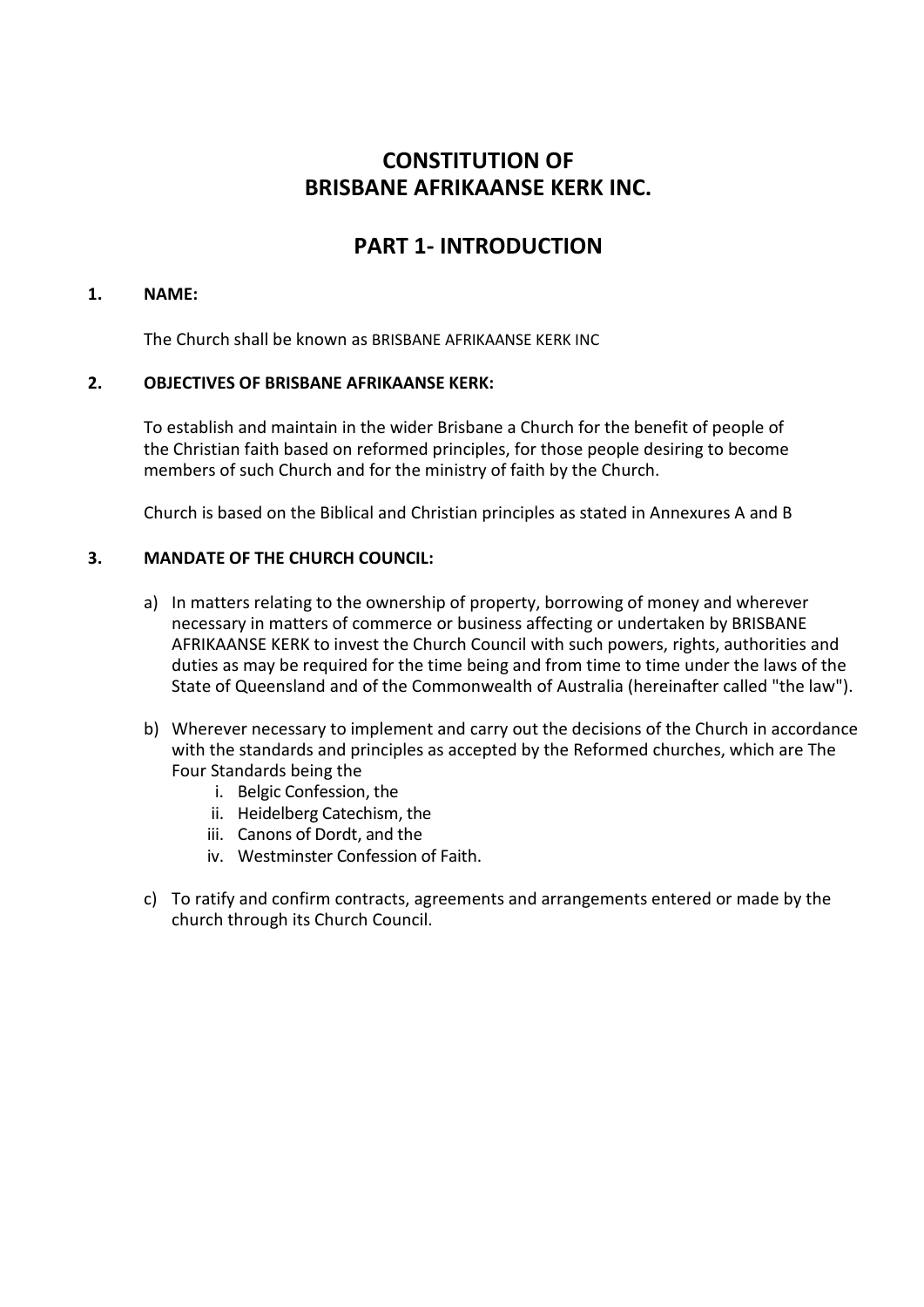# **PART 2- INTERPRETATION**

#### **4. DEFINITIONS**

In these Rules, unless the contrary intention appears:

**"Act"** means the *Associations Incorporation Act 2015;* 

*"***AGM"** means the Annual General Meeting convened under section 34.

**"Association"** means an Association incorporated pursuant to the *Associations Incorporation Act 2015*;

**"Books"** has the meaning given to it in section 3 of the Act and includes;

- a) a register of members;
- b) financial records, financial statements or financial reports, as each of those terms is defined in section 62 of the Act, however compiled, stored or recorded;
- c) a document;
- d) any other recorded information;

**"Church"** means BRISBANE AFRIKAANSE KERK INC an Association incorporated pursuant to the *Associations Incorporation Act 2015*;

**"Church Council"** means the members responsible for the management of the Church as set out in Part 5;

**"Church Council meetings"** means a meeting of the Church Council;

**"Church Council Secretary"** means the secretary elected or appointed by die Church Council.

**"Confessing member"** means those members of the Church, recorded in the register of members, who has confessed the Christian faith and accept the standards of the Reformed principals

**"Financial Records"** has the meaning given to it in section 62 of the Act and includes:

- a) invoices, receipts, orders for the payment of money, bills of exchange, cheques, promissory notes and vouchers;
- b) documents of prime entry; and
- c) working papers and other documents needed to explain;
	- i. the methods by which financial statements are prepared; and
	- ii. adjustment to be made in preparing financial statements;

**"Financial Report"** has the meaning given to it in the Act;

**"Financial Statement"** has the meaning given to it in the Act;

**"Financial Year"** has the meaning given in section 48 hereof;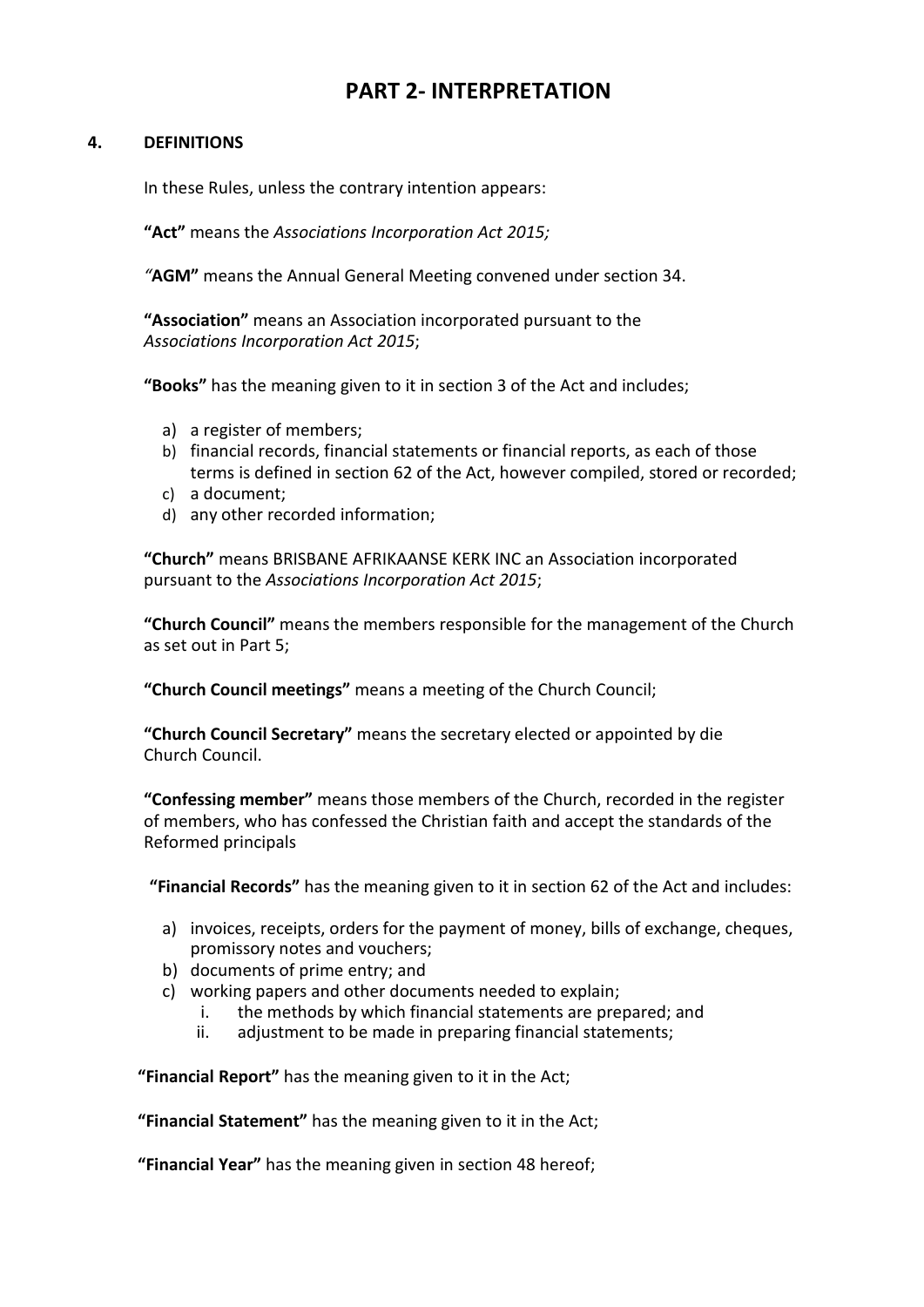**"General Meeting"** means a meeting of the Church, which all members are invited to attend to;

**"Member"** means confessing members of the Church;

**"Ordinary Resolution"** means a resolution to decide a question, matter or resolution at a General Meeting that is not a Special Resolution;

**"Quorum"** means the minimum number of members that must be present at Church Council meeting or Annual General Meetings of the Church to make the proceedings of that meeting valid.

"**Register of members"** means the register of members referred to in section 53 of the Act

**"Rules"** means these Rules of the Church;

**"Special Resolution"** is a resolution of the Church passed in accordance with section 51 of the Act;

**"Special General Meeting"** means a General Meeting of the Church other than the Annual General Meeting;

**"Surplus Property"** has the meaning given to it in the Act and means the property remaining when the Church is wound up or cancelled after satisfying;

- a) The debts and liabilities of the Church; and
- b) The costs, charges and expenses of winding up the Church, but does not include books pertaining to the management of the Church;

**"Treasurer"** means the Church Council Member holding office as the Treasure of the Church.

#### **5. NOTICES**

- a) A notice or other communication connected with these rules has no legal effect unless it is in writing and given as follows:
	- i. delivered by hand to the nominated address of the addressee; or
	- ii. sent by post to the nominated postal address of the addressee; or
	- iii. sent by e-mail or any other method of electronic communication (including facsimile) to the nominated electronic address of the addressee.
- b) Any notice given to a member under these Rules, must be sent to member's addresses as set out in the Register.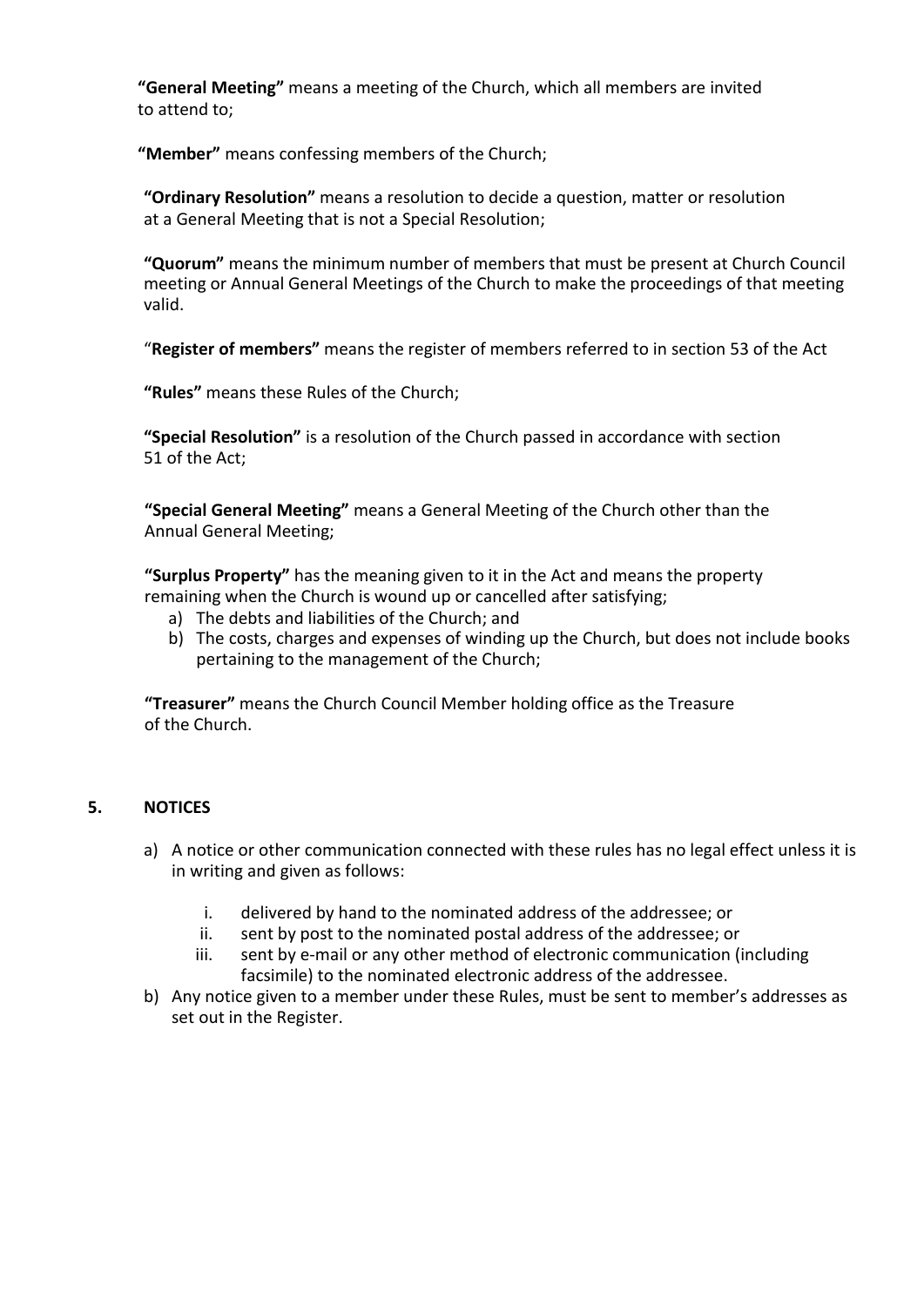# **PART 3- MEMBERS**

## **Division 1 - Membership**

#### **6. BECOMING A MEMBER**

- a) Those persons who have confessed the Christian faith, accept the standards of the Reformed principals and whose names have been entered on the register of members by the Church Council of the Church, shall be members of the Church for the purpose of this Constitution.
- b) Qualifications for membership shall be a wholehearted agreement to the Christian faith as defined by the Confessional Standards of the Church.

#### **7. NUMBER OF MEMBERS**

a) The numbers of members shall be unlimited unless otherwise amended by resolution at a General Meeting.

#### **8. MEMBERSHIP FEES**

a) No entrance fee or subscriptions will be charged to members and all contributions to the Church will be on a voluntarily basis.

#### **9. CLASSES OF MEMBERSHIP**

- a) The Church consists of members.
- b) Only a person as stated in 6.a) shall be a member.
- c) A member has full voting rights and any other rights conferred on members by these rules or approved by resolution at a General Meeting or determined by the Church Council.

#### **10. WHEN MEMBERSHIP CEASES**

- a) A person ceases to be a member when any of the following takes place
	- i. If the individual dies;
	- ii. A person gives written notice to the Church Secretary of his/her resignation of membership; or
	- iii. the person is expelled from the Church as set out in rule 17;

#### **11. RESIGNATION**

The resignation takes effect:

- a) When the Church Secretary receives the notice of resignation; or
- b) if a later time is stated in the notice of resignation, at that later time.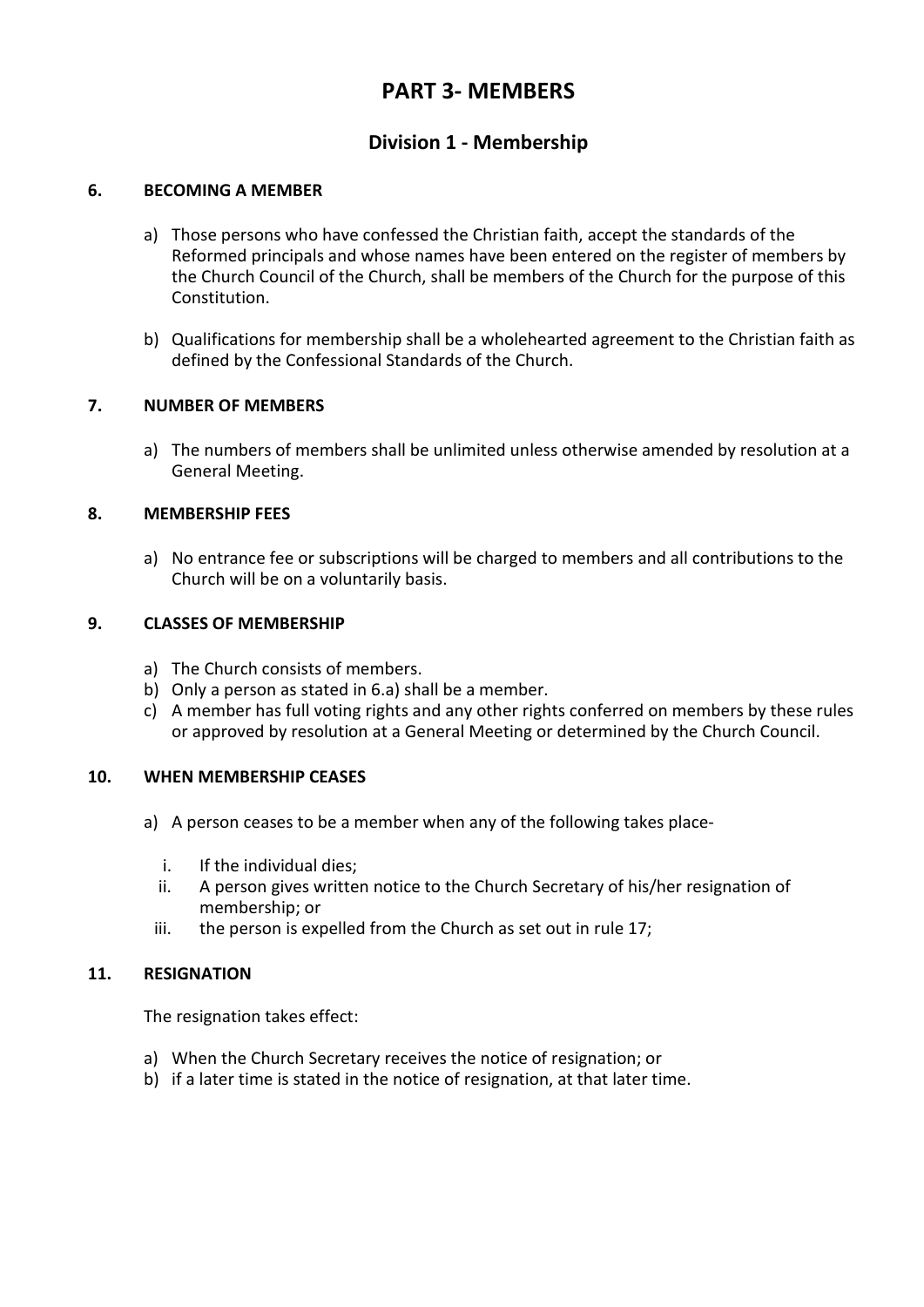# **Division 2- Register of Members**

#### **12. REGISTER OF MEMBERS**

- a) The Church Secretary or a person authorised by the Church Council from time to time must maintain a register of members and make sure that the Register is up to date.
- b) The Register must contain:
	- i. the full name of each member;
	- ii. a contact postal, residential or email address of each member;
	- iii. the date on which the member becomes a member;
- c) Any change in membership of the Church must be recorded in the Register within 28 days after the change occurs.
- d) The Register must be kept and maintained at the Church Secretary's place of residence, or at such other place as the Church Council decides.

#### **13. INSPECTING THE REGISTER**

- a) Any member can inspect the Register free of charge, at such time and place as is mutually convenient to the Church and the member.
- b) A member must contact the Church Secretary to request to inspect the Register.

#### **14. COPY OF THE REGISTER**

- a) A member may make a request in writing for a copy of the Register.
- b) The Church Council may require a member who requests a copy of the Register to provide a statutory declaration setting out the purpose of the request and declaring that the purpose relates to the affairs of the Church.
- c) The Church may charge a reasonable fee to the member for providing a copy of the Register, the amount to be determined by the Church Council from time to time.
- d) If the Church Council denies a member's request for a copy of the Register, a member may appeal the decision under rule 19.

### **15. USING THE INFORMATION IN THE REGISTER IS PROHIBITED**

A member must not use or disclose the information on the Register:

- a) to gain access to information that a member has deliberately denied them (that is, in the case of social, family or legal differences or disputes);
- b) to contact, send material to the Church or a member for the purpose of advertising for political, religious, charitable or commercial purposes, or
- c) for any other purpose unless the use of the information is approved by the Church Council and for a purpose that is:
	- i. directly connected with the affairs of the Church or
	- ii. related to administering the Act.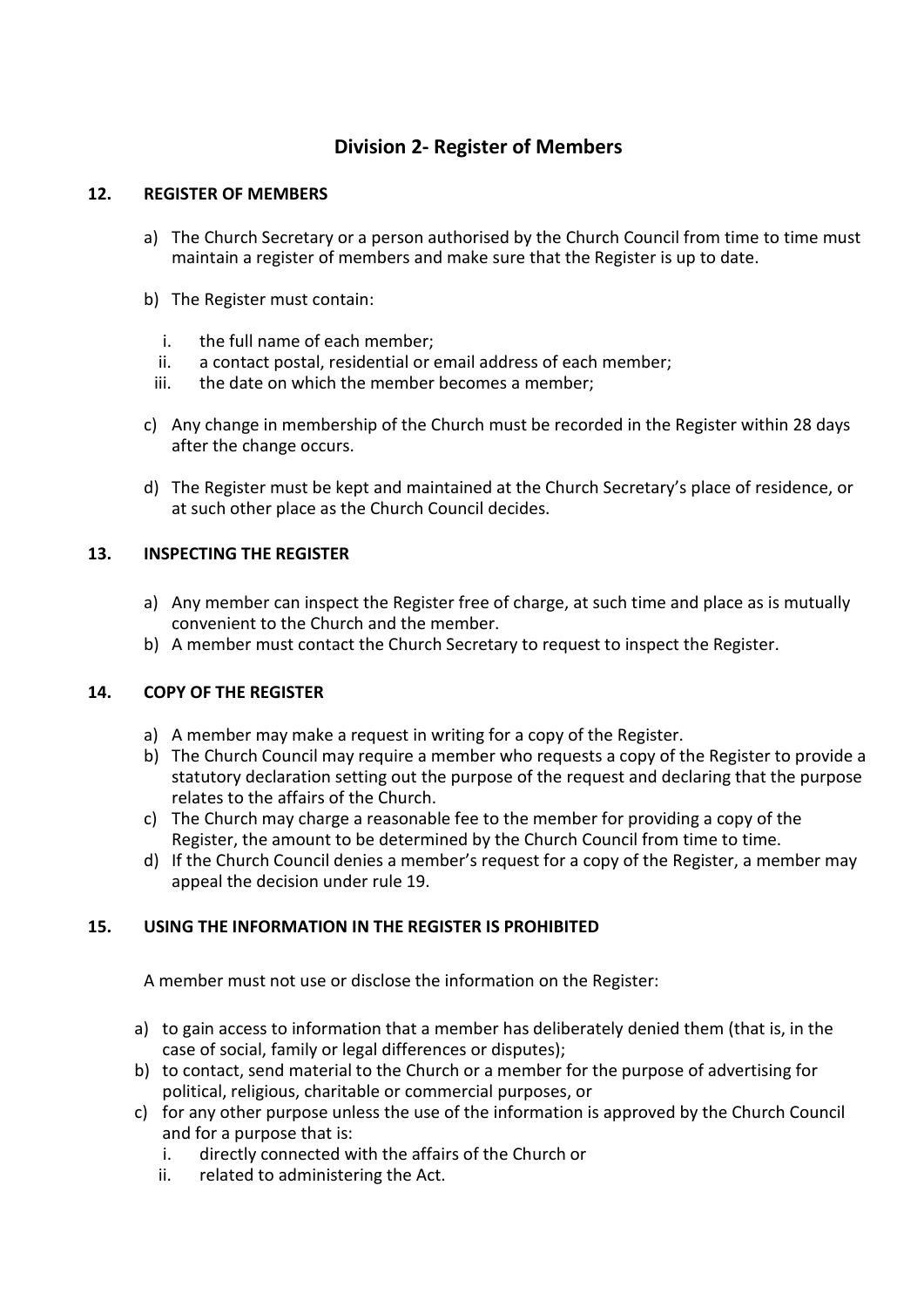# **PART 4- DESCIPLINARY ACTION, DISPUTES AND MEDIATION**

# **Division 1- Term Used**

#### **16. TERM USED: MEMBER**

In this Part-Member, in relation to a member who is expelled from the Church, includes former member.

# **Division 2- Disciplinary Action**

#### **17. SUSPENSION OR EXPULSION**

The suspension or expulsion takes effect on the following basis:

- a) The Church Council may, by resolution, suspend or expel a member from the Church if
	- i. The member refuses or neglects to comply with these rules; or
	- ii. The member's conduct or behavior is detrimental to the interests of the Church.
	- iii. A member doesn't attend church meetings on Sundays and participate in church activities for six months continuously without good reason and after discussion with the Church Council, still doesn't participate in the activities of the church.
- b) The resolution to suspend or expel a member may only be decided at a Church Council meeting;
- c) The Church Secretary or Church Council must give the member written notice of the proposed suspension or expulsion at least 28 days before the Church Council's Meeting referred to in rule 17 a) iii. at which the proposal is to be considered by the Church Council.

The notice given to the member must state:

- i. the grounds on which the proposed suspension or expulsion is based; and
- ii. that the member may attend the meeting and will be given a reasonable opportunity to make a written or oral submission about the proposed suspension or expulsion.
- d) At the Church Council meeting, the Church Council, must:
	- i. Give the member a reasonable opportunity to make written or oral submissions to the Church Council about the proposed suspension or expulsion;
	- ii. Give due consideration to any submissions so made; and
	- iii. Decide:
		- Whether or not to suspend the member's membership and, if the decision is to suspend the membership, the period of suspension; or
		- Whether or not to expel the member from the Church.
- e) A decision of the Church Council to suspend the member's membership or to expel the member from the Church takes immediate effect.
- f) The Church Council must give the member written notice of the Church Council's decision, and the reasons for the decision, within 7 days after the Church Council meeting at which the decision was made.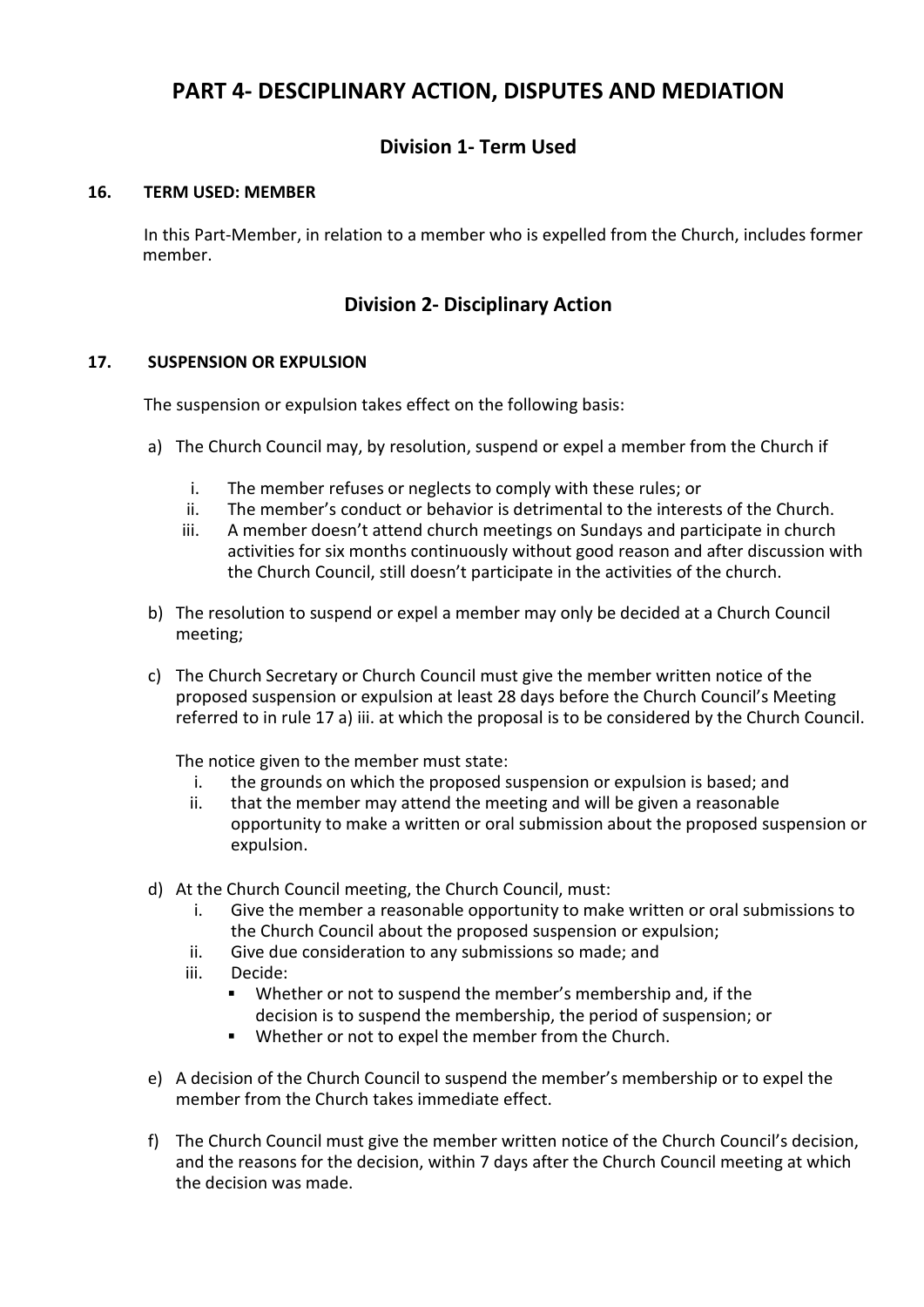g) A member whose membership is suspended or who is expelled from the Church may, within 14 days after receiving notice of the Church Council's decision under sub rule17(f), give written notice to the secretary requesting the appointment of a mediator under rule 20.

#### **18. CONSEQUENCES OF SUSPENSION**

- a) A member that has been suspended under rule 17 cannot exercise any rights or privileges of membership, including voting rights, during the period they are suspended from membership.
- b) When a member's membership is suspended, the Church Secretary or Church Council must record in the register of members
	- i. That the member's membership is suspended; and
	- ii. The date on which the suspension takes effect; and
	- iii. The period of the suspension.
- c) When the period of the suspension ends, the Church Secretary must record in the register of members the member's membership is no longer suspended.

### **Division 3 - Resolving Disputes**

#### **19. DISPUTES ARISING UNDER THESE RULES**

- a) This rule applies to:
	- i. Disputes between members; and
	- ii. Disputes between the Church and one or more members that arise under the rules or relate to the rules of the Church.
- b) In this rule "member" includes any former member whose membership ceased not more than six months before the dispute occurred.
- c) The parties to a dispute must attempt to resolve the dispute between themselves within 14 days of the dispute coming to the attention of each party.
- d) If the parties are unable to resolve the dispute, any party to the dispute may initiate a procedure under this rule by giving written notice to the Church Secretary of the parties to, and details of, the dispute.
- e) The Church Secretary must convene a Church Council Meeting within 28 days after the Church Secretary receives notice of the dispute under rule 17 for the Church Council to determine the dispute.
- f) At the Church Council Meeting to determine the dispute, all parties to the dispute must be given a full and fair opportunity to state their respective cases orally, in writing or both.
- g) The Church Secretary must inform the parties to the dispute of the Church Council's decision within 7 days after the Church Council Meeting referred to in rule 17.
- h) If any party to the dispute is dissatisfied with the decision of the Church Council they may elect to initiate further dispute resolution procedures as set out in these Rules.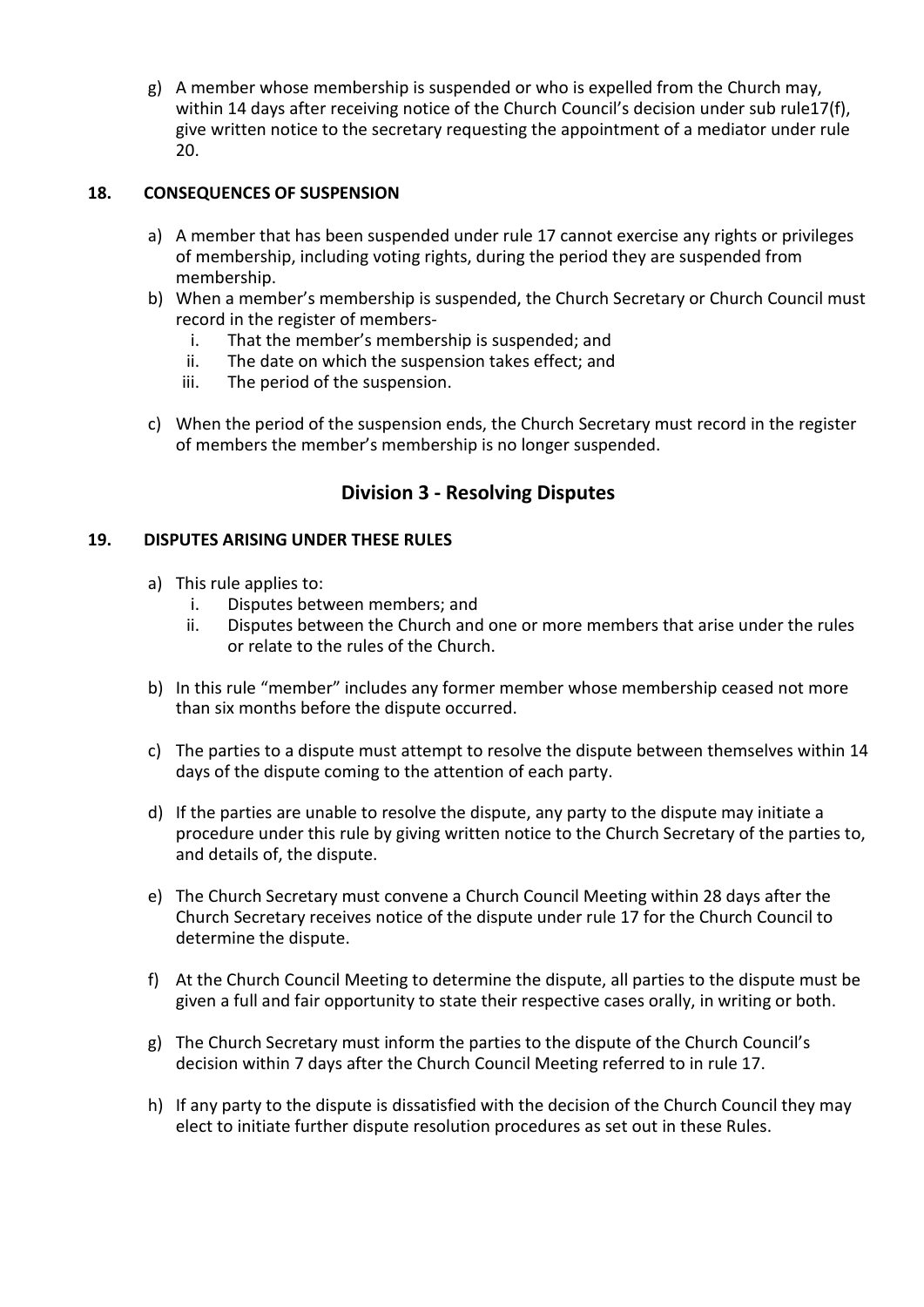#### **20. MEDIATION**

- a) This rule applies:
	- i. where a person is dissatisfied with a decision made by the Church Council under rule 17; or
	- ii. where a dispute arises between a member or more than one member and the Church and any party to the dispute elects not to have the matter determined by the Church Council.
- b) Where the dispute relates to a proposal for the suspension or expulsion of a member this rule does not apply until the procedure under rule 17 in respect of the proposed suspension or expulsion has been completed.
- c) If the parties to a dispute are unable to resolve the dispute between themselves within the time required by rule 17(c), or a party to the dispute is dissatisfied with a decision made by the Church Council under rule 17 a party to a dispute may:
	- i. Provide written notice to the Church Secretary of the parties to, and the details of, the dispute;
	- ii. Agree to, or request the appointment of, a mediator.
- d) The party, or parties requesting the mediation must pay the costs of the mediation.
- e) The mediator must be:
	- i. a person chosen by agreement between the parties; or
	- ii. in the absence of agreement:
		- A. if the dispute is between a member and another member a person appointed by the Church Council; or
		- B. if the dispute is between a member or more than one member and the Church, the Church Council or a Church Council Member then an independent person who is a mediator appointed to, or employed with, a not for profit organisation.
- f) A member can be a mediator, but the mediator cannot be a member who is a party to the dispute.
- g) The parties to the dispute must, in good faith, attempt to settle the dispute by mediation.
- h) The parties are to exchange written statements of the issues that are in dispute between them and supply copies to the mediator at least 5 days before the mediation session.
- i) The mediator, in conducting the mediation, must:
	- i. give the parties to the mediation process every opportunity to be heard;
	- ii. allow all parties to consider any written statement submitted by any party; and
	- iii. ensure that natural justice is accorded to the parties to the dispute throughout the mediation process.
- j) The mediator must not determine the dispute and the mediation must be confidential. Information provided by the parties in the course of the mediation cannot be used in any other legal proceedings that may take place in relation to the dispute.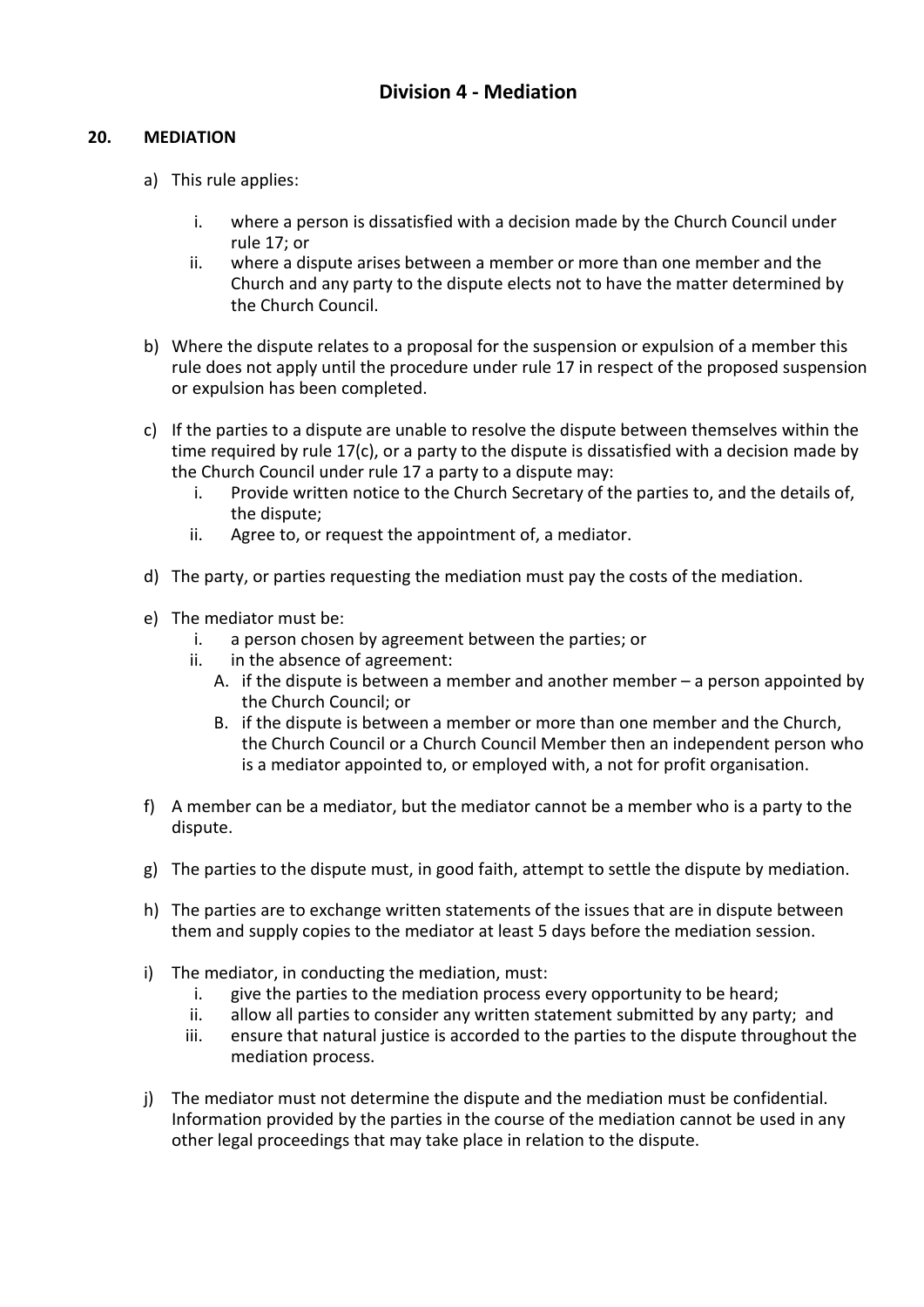#### **21. INABILITY TO RESOLVE A DISPUTE**

If a dispute cannot be resolved under the procedures set out in the Rules, any party to the dispute may apply to the State Administrative Tribunal to determine the dispute in accordance with the Act or otherwise at law.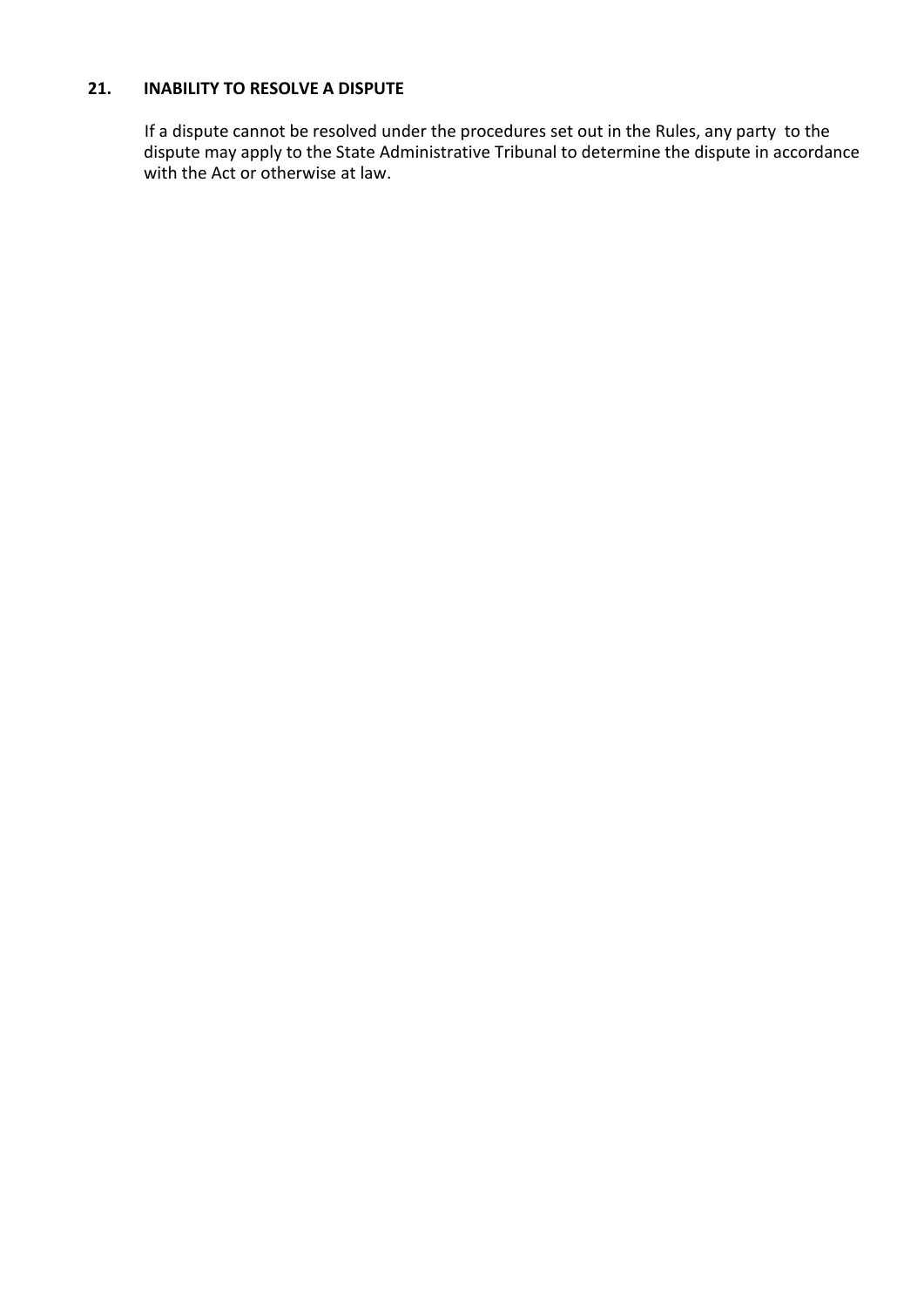# **PART 5- CHURCH COUNCIL**

### **Division 1- Powers of Church Council**

#### **22. MANAGEMENT**

- a) The business and affairs of the Church shall be under the management and control of the Church Council.
- b) Subject to the Act, these rules and any resolution passed at a General Meeting, the Church Council has the power and authority to do all things necessary or convenient to be done for the proper management of the affairs of the Church.
- c) The Church Council must take all reasonable steps to ensure that the Church complies with the Act and these rules.

### **Division 2 - Composition of Church Council and Duties of the Members**

#### **23. COMPOSITION OF THE CHURCH COUNCIL**

The Church Council consists of the Chairman, Treasurer and the general members of the Church Council, as elected in terms of rule 28 hereof.

#### **24. CHAIRMAN**

The Chairman shall be a Minister of the Church, or an elder, elected by the Church Council from among the members of the Church Council and shall hold office for a term of two years or until death or resignation.

#### **25. SECRETARY**

The Church Council may appoint a Church Council Secretary who shall hold office for a term of two years or until death or resignation. The Church Council Secretary need not be a member of the Church Council.

#### **26. TREASURER**

The Treasurer shall be elected by the Church Council from among the members of the Church Council and shall hold office for a term of two years or until he or she shall resign or be removed from office by a resolution of Church Council.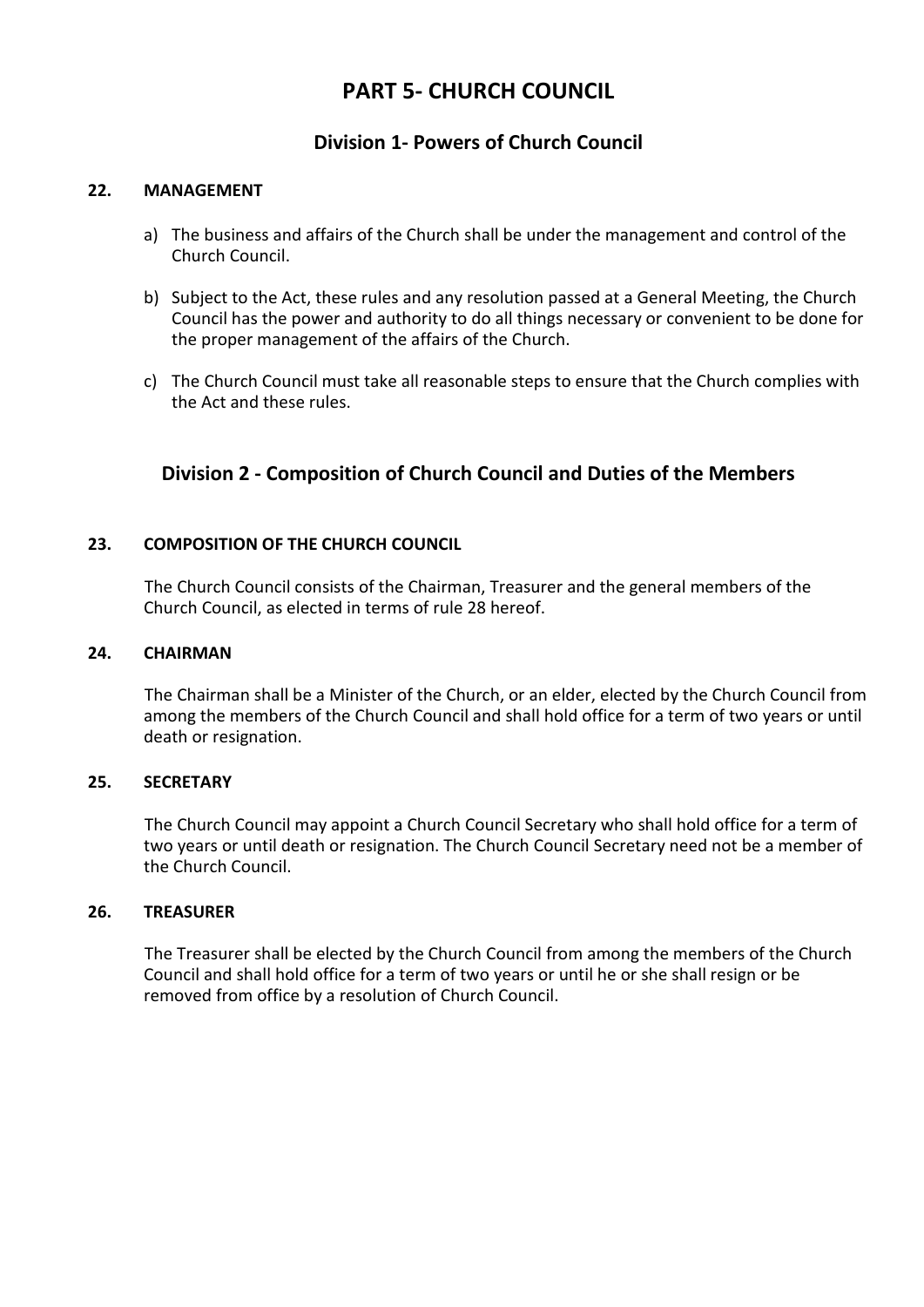#### **27. DUTIES OF MEMBER OF CHURCH COUNCIL**

a) Regulations:

The Church Council may from time to time make all such regulations and rules (not inconsistent with this Constitution) as it shall think appropriate for the internal management and wellbeing of the Church.

b) Common Seal

The common seal is kept by the Church Secretary and only used for official purposes.

c) Safe keeping of documents, books and records of the Church

All documentation, records and books of the Church are kept in safe custody by the Church Secretary. All documentation is available for inspection or insight by any member of the Church at any time with prior arrangement with the Church Secretary.

# **Division 3- Election of Church Council and Tenure of office**

#### **28. ELECTION OF CHURCH COUNCIL**

- a) The members of the Church Council will be elected by the members of the Church, at a General Meeting.
- b) After being elected, the members will accept the appointment and be appointed in their respective posts as Church Council Members.

#### **29. TERM OF OFFICE**

The term of office of the Church Council Members will be two years, after which they can be reelected as members for a term of two years.

#### **30. WHEN MEMBERSHIP OF CHURCH COUNCIL CEASES**

The office of a member of the Church Council will become vacant when:

- a) A member resigns out of free will
- b) A member resigns as member from the Church
- c) At the end of his/her term of office.
- d) A member is Suspended or expelled

#### **31. VACANCIES ON THE CHURCH COUNCIL**

Casual vacancies occurring on the church council will stay vacant until a new member can be elected according to election procedures set out in rule 28.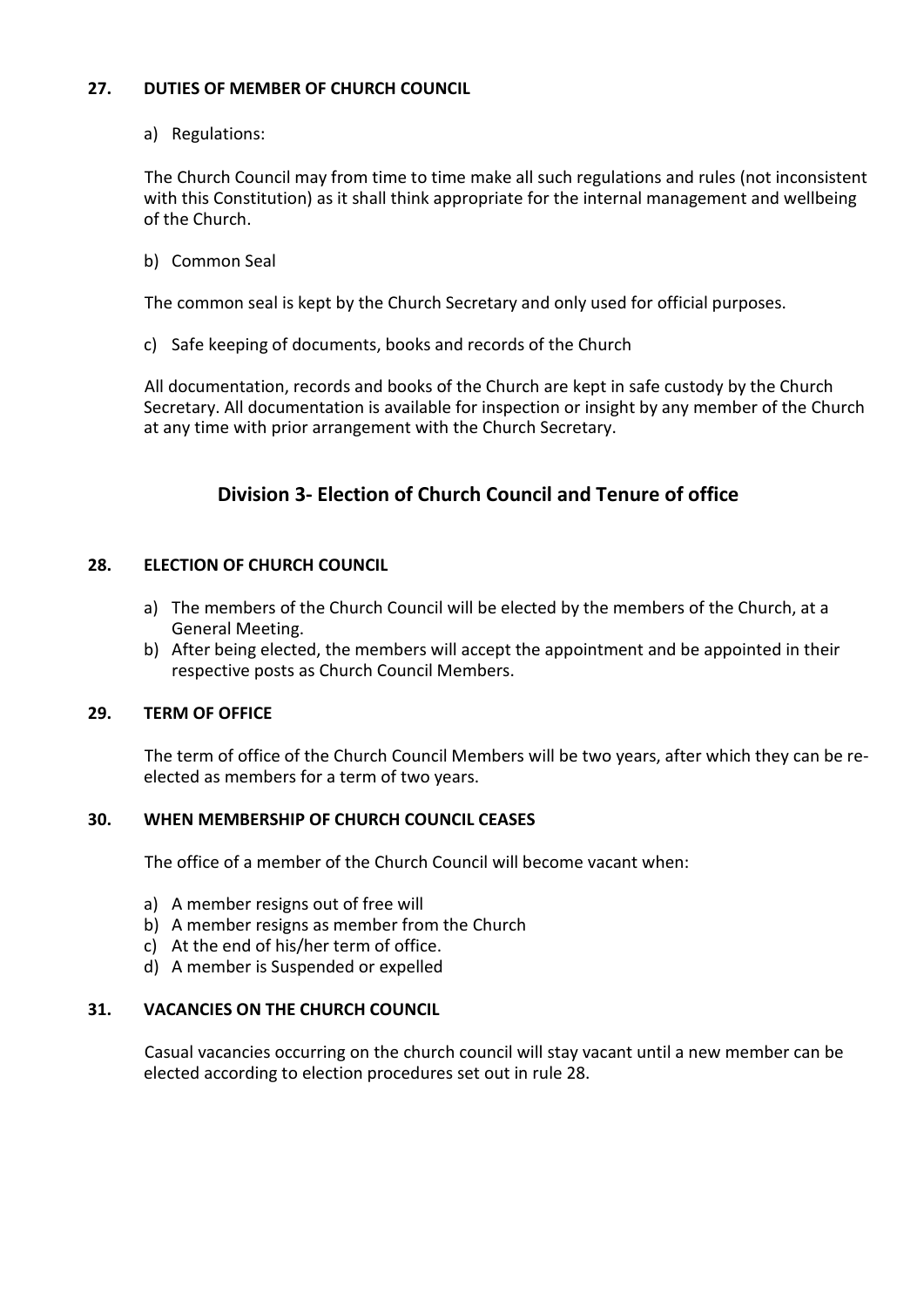# **Division 4 - Meetings of Church Council**

#### **32. CHURCH COUNCIL MEETINGS**

- a) The Church Council shall meet at least once a quarter.
- b) A Chairman will lead the meeting.
- c) At a Church Council Meetings fifty one (51%) per cent of the members present shall constitute a quorum.
- d) Minutes of all resolutions and proceedings of the Church Council shall be taken and kept by the Church Council Secretary.
- e) Extraordinary meetings may be convened by the Chairman upon the requisition of at least two of the members of the Church Council.
- f) Subject to this Constitution each Church Council member present is entitled to a deliberative vote and in case of equality of votes, the lot will be casted after seeking the will of God in prayer.

#### **33. QUORUM AT CHURCH COUNCIL MEETINGS**

A Quorum at the meetings of the Church Council will comprise of fifty one (51%) per cent of the members present.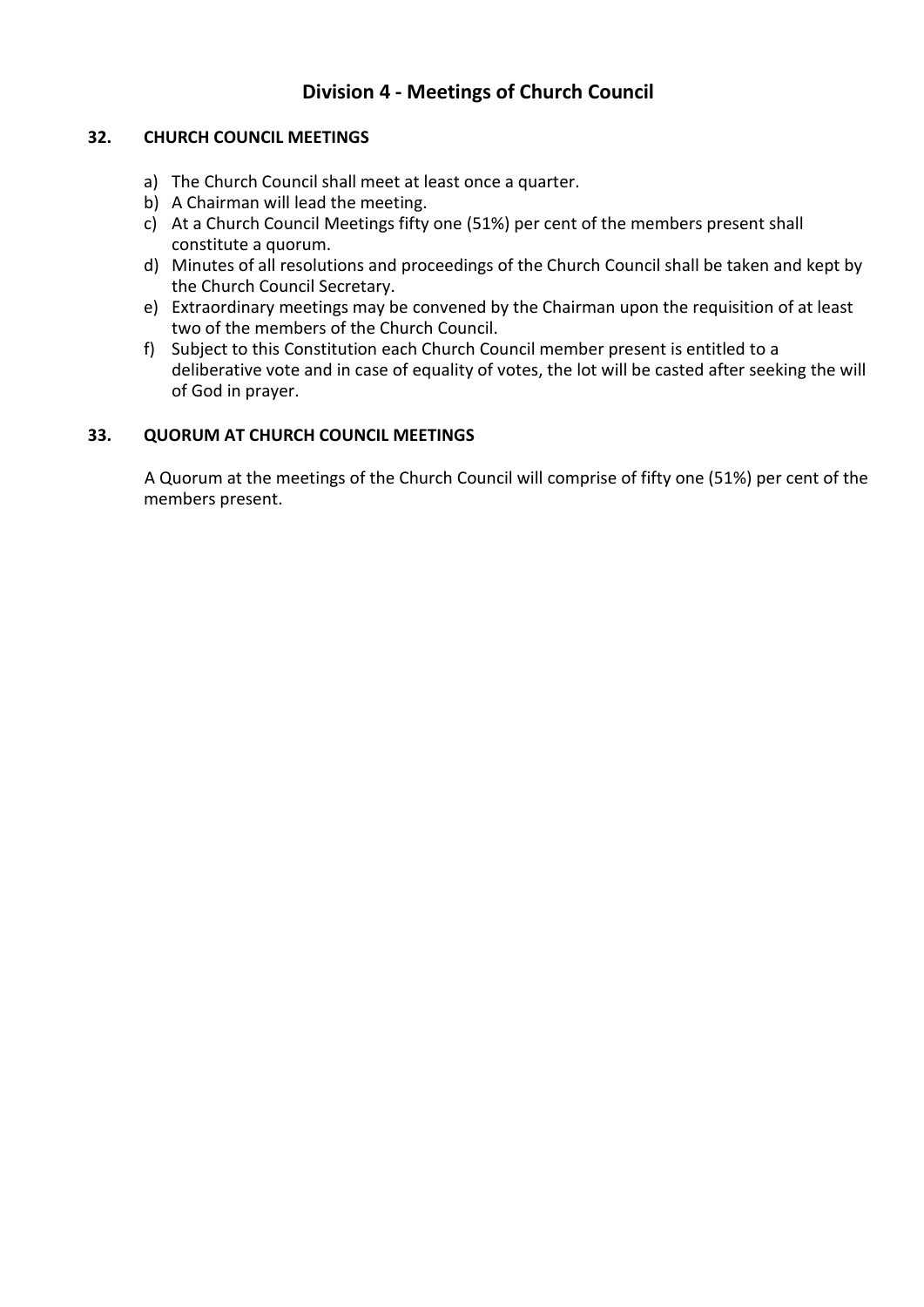# **PART 6- GENERAL MEETINGS OF THE CHURCH**

#### **34. ANNUAL GENERAL MEETING**

The Annual General Meeting of the Church shall be held at least once a year, within six months after the end of the financial year, upon a date at a time and place to be fixed by the Church Council for the following purposes:

- a) To receive the Annual Balance Sheet and Statement of Accounts for the preceding financial year.
- b) To ratify any resolution which may be submitted to the meeting by Church Council.

#### **35. NOTICE OF GENERAL MEETING**

- a) Unless the Chairman shall determine that a meeting be convened to determine a question of urgent business (which such notice as the Chairman shall determine shall be given at least seven (7) days before the Annual General Meeting or any Special General Meeting) a notice of the meeting and of the business to be transacted thereat shall be given to all members in the Church's Register.
- b) The Church Secretary must give at least:
	- i. 14 days' notice of a General Meeting to each member, or
	- ii. 21 days' notice of a General Meeting to each member if a Special Resolution is proposed to be moved at the General Meeting.
- c) The notice convening a General Meeting must specify:
	- i. the place, date and time of the meeting; and
	- ii. the particulars and order of the business to be conducted at the meeting.
- d) The notice of convening a General Meeting or a Special General Meeting must be issued in the manner prescribed by rule 5.

#### **36. PROCEDURE AT GENERAL MEETINGS**

- a) At all General Meetings of the Church the Chairman selected by the Church Council, shall take the Chair.
- b) Subject to this Constitution each member present is entitled to a deliberative vote and in case of equality of votes, the lot will be casted after seeking the will of God in prayer.

#### **37. QUORUM**

At a General Meeting thirty three (33%) per cent of the membership, including a majority of the members of the Church Council present in person, constitute a quorum.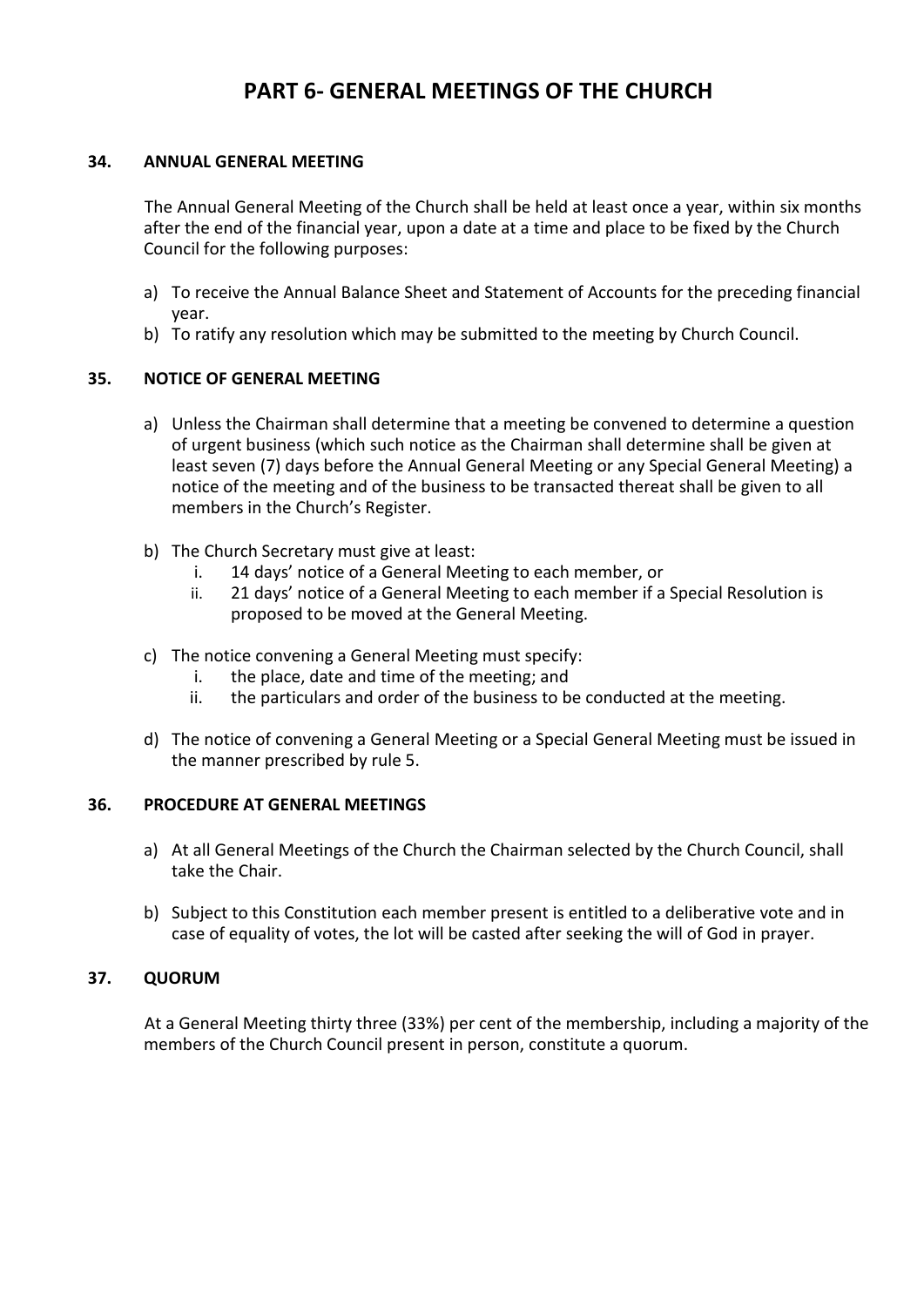#### **38. ADJOURNMENT OF GENERAL MEETINGS**

- a) The person presiding over a General Meeting, at which a quorum is present, may adjourn the meetings from time to time and place to place with the consent of a majority of members present at the meetings.
- b) No business may be conducted at an adjourned meeting other than the unfinished business from the meeting that was adjourned.
- c) When a General Meeting is adjourned for 14 days or more, the Church Secretary must give notice of the adjourned meeting in accordance with rule 5 as if the General Meeting was a new General Meeting.

#### **39. SPECIAL GENERAL MEETING**

### *39.1 Request a Special General Meeting by the Church Council*

- a) The Church Council may at any time for any special purpose call a Special General Meeting.
- b) b) The Church Secretary must convene a Special General Meeting of the Church within 28 days after receiving a written request to do so from the Church Council.

#### *39.2 Request for Special General Meeting by the Members of the Church*

- a) A request by the members for a Special General Meeting must:
	- i. state the purpose of the meeting;
	- ii. be signed by at least 40% of the members making the request;
	- iii. be lodged with the Church Council Secretary; and
	- iv. The Church Council Secretary must convene a meeting at an agreed time and place.

#### *39.3. Failure to Convene Special General Meeting*

- a) If the Church Secretary fails to convene a Special General Meeting within the 28 days referred to in rule 39.1(b), the members who made the request; may convene a Special General Meeting within 3 months after the original request was lodged as if the members were the Church Council.
- b) A Special General Meeting must be convened in the same or substantially the same manner as General Meetings are convened by the Church Council and the Church must pay the reasonable expenses of convening and holding the Special General Meeting.

#### **40. MAKING DECISIONS AT GENERAL MEETINGS**

#### *40.1. Special Resolutions*

- a) A Special Resolution must be moved at a General Meeting where notice of the Special Resolution has been given under rule 40(c).
- b) A Special Resolution of the Church Council is required to:
	- i. amend the name of the Church;
	- ii. amend the Rules, under rule 53;
	- iii. affiliate the Church with another body;
	- iv. transfer the incorporation of the Church;
	- v. amalgamate the Church with one or more other incorporated associations;
	- vi. voluntarily wind up the Church;
	- vii. cancel incorporation; or
	- viii. request that a statutory manager be appointed.
	- ix. amend the Statement of Faith.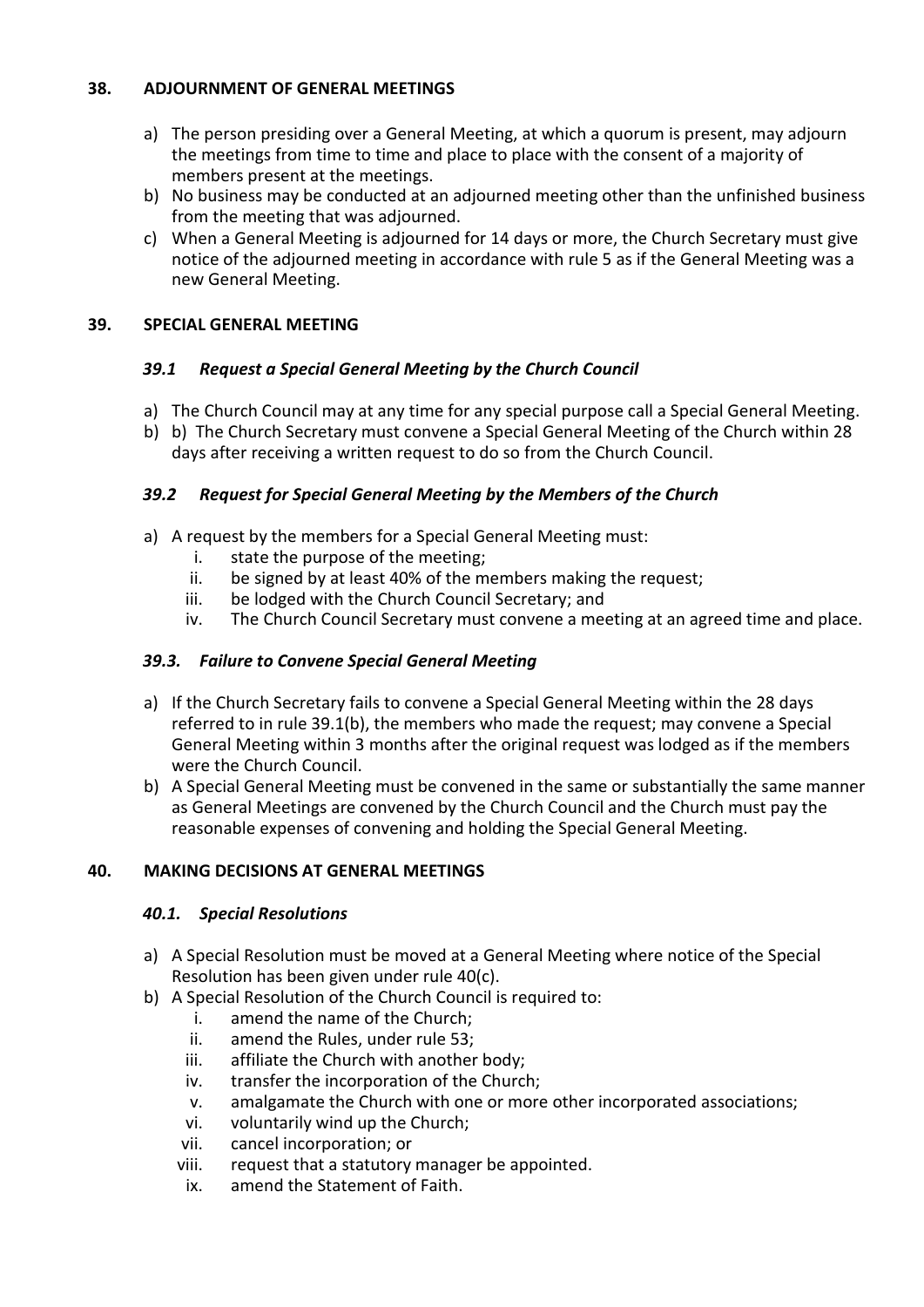- c) Notice of a Special Resolution must:
	- i. be in writing;
	- ii. include the place, date and time of the meeting;
	- iii. include the intention to propose a Special Resolution;
	- iv. set out the wording of the proposed Special Resolution; and
	- v. be given in accordance with rule 5
- d) If notice is not given in accordance with rule 40.1(c), the Special Resolution will have no effect.
- e) A Special Resolution must be passed:
	- i. at a General Meeting at which there is a quorum (see 37) and be supported
	- ii. by the votes of not less than seventy five (75%) percent of the members present and eligible to cast a vote at the meeting.
	- iii. ii. after consultation and approval by the members.

#### *40.2 Ordinary Resolution*

Subject to these Rules, a majority of votes will determine an Ordinary Resolution

#### *40.3 Voting at General Meetings:*

- a) Subject to these Rules, each member has one vote at a General Meeting of the Church.
- b) A person casts a vote at a meeting by voting at the meeting in person.
- c) In the case of an equality of votes at a General Meeting, the lot will be casted after seeking the will of God in prayer according to rule 38b.
- d) A member is only entitled to vote at a General Meeting if the member's name is recorded in the Register as at the date the notice of the General Meeting was sent out under rule 35.

#### *40.4 Manner of Determining Whether Resolution Carried*

- a) Unless a Poll is demanded under rule 40.5 if a question arising at a General Meeting of the Church is determined by general agreement or a show of hands, a declaration must be made by the Chairman of the General Meeting that the resolution has been:
	- i. carried unanimously;
	- ii. carried by a particular majority; or
	- iii. lost.
- b) If the declaration relates to a Special Resolution, then subject to rule 40 the declaration should state that a Special Resolution has been determined.
- c) The declaration made under rule 40 must be entered into the minute book of the Church Council.
- d) The entry in the minute book of the Church Council is evidence of the fact that the resolution has been determined, without proof of the number or proportion of the votes recorded in favour of or against that resolution.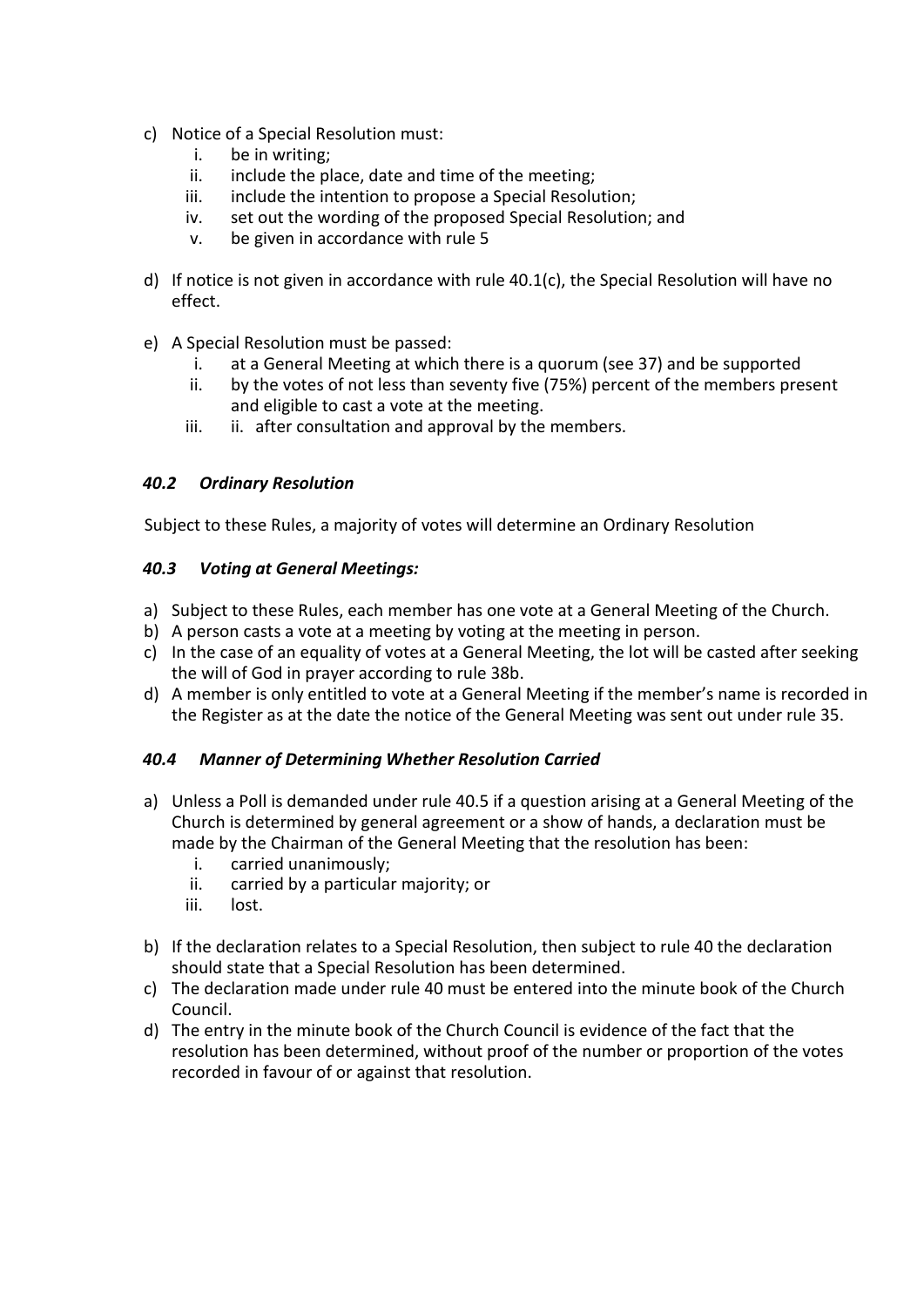#### *40.5. Poll at General Meeting*

- a) At a General Meeting, a Poll on any question may be demanded by either:
	- i. the chairperson of the meeting; or
	- ii. at least three members present in person.
- b) If a Poll is demanded at a General Meeting, the Poll must be taken in a manner as the Chairman of the meeting directs and a declaration by the Chairman of the result of the Poll is evidence of the matter so declared.
- c) If a Poll is demanded at a General Meeting, the Poll must be taken:
	- i. immediately in the case of a Poll which relates to electing a person to preside over the meeting;
	- ii. immediately in the case of a Poll which relates to adjourning the meeting; or
	- iii. in any other case, in the manner and time before the close of the meeting as the Chairman directs.

#### **41. MINUTES OF MEETINGS**

- a) The Church Secretary or a person authorised by the Church Council from time to time must keep minutes of the resolutions and proceedings of all General Meetings and Church Council Meetings together with a record of the names of persons present at each meeting.
- b) The minutes are to be taken and then to be entered within 30 days after the holding of each meeting, into a minute book kept for that purpose.
- c) The Chairman must ensure that the minutes of a General Meeting or Church Council Meeting are reviewed and signed as correct by:
	- i. the Chairman of the General Meeting or Church Council Meeting to which those minutes relate; or
	- ii. the Chairman of the next succeeding General Meeting or Church Council Meeting.
- d) When minutes have been entered and signed as correct under this rule, they are valid, until the contrary is proved through;
	- i. the General Meeting or Church Council Meeting to which they relate was duly convened and held;
	- ii. all proceedings recorded as having taken place at the General Meeting or Church Council Meeting did in fact take place at the meeting; and
	- iii. all appointments or elections purporting to have been made at the meeting have been validly made.
- e) The minutes of General Meetings may be inspected by a member under rule 27 (c).
- f) The minutes of Church Council Meetings may be inspected by a member under rule 27 (c) unless the Church Council determines that the minutes of Church Council Meetings generally, or the minutes of a specific Church Council Meeting are not to be available for inspection.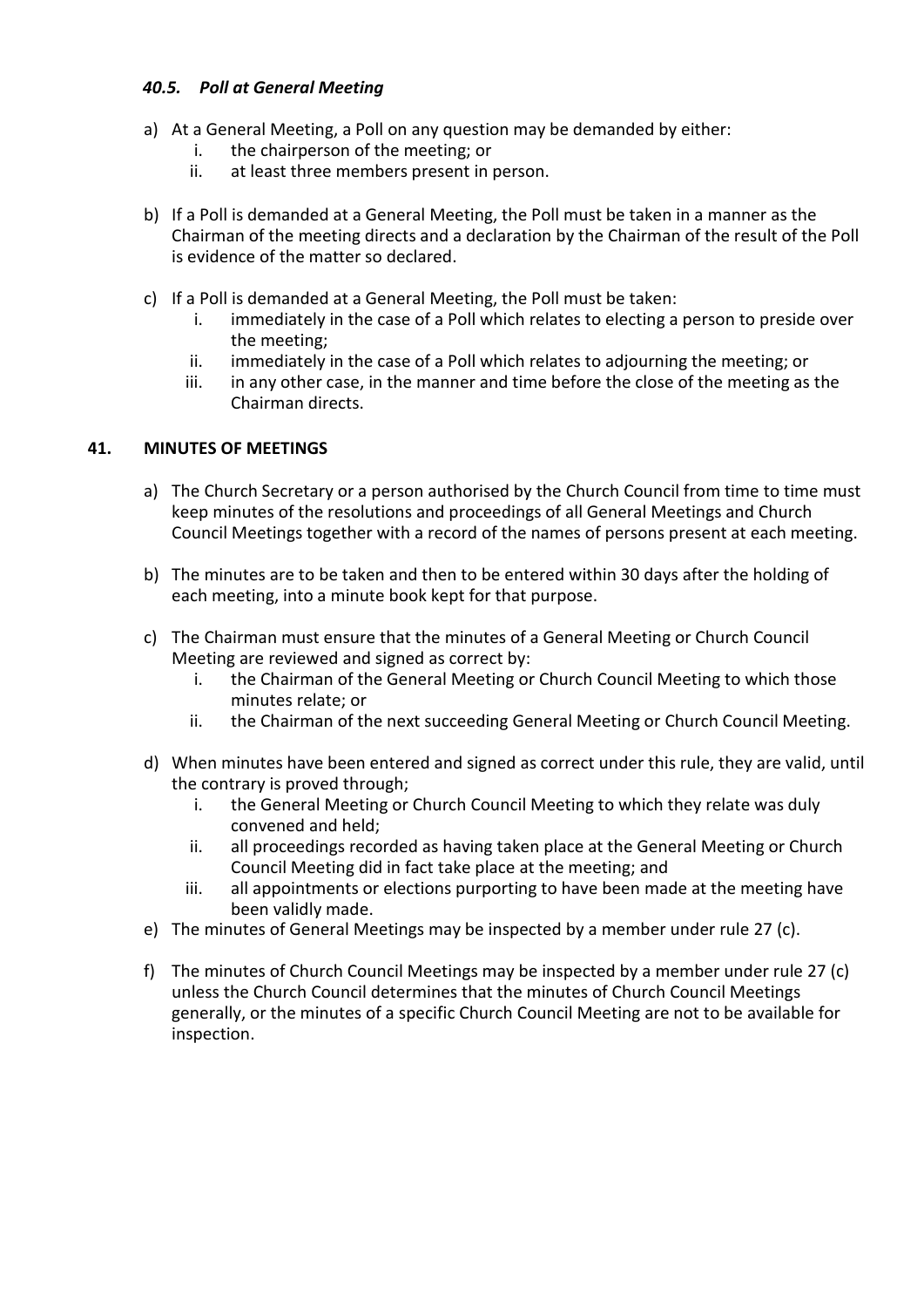# **PART 7- FINANCIAL MATTERS**

# **Division 1- Funds and Accounts**

#### **42. CONTROL OF FUNDS**

- a) The funds of the Church must be kept in an account in the name of the Church in a financial institution determined by the Church Council.
- b) The funds of the Church are to be used in pursuance of the objects of the Church.
- c) All cheques, drafts, bills of exchange, promissory notes and other negotiable instruments of the Church must be signed by:
	- i. any two Church Council Members; or
	- ii. one Church Council Member and a person authorised in writing by the Church Council.
- d) All expenditure above the maximum amount set by the Church Council from time to time must be approved or ratified at a Church Council Meeting.

### **43. SOURCE OF THE CHURCH'S FUNDS**

- a) The funds of the Church mainly derive from contributions voluntarily made by members, donations, fund raising activities, grants, interest, and any other sources approved by the Church Council.
- b) The Church must, as soon as practicable:
	- i. deposit all money received by the Church, to the credit of the Church's bank account, without deduction; and
	- ii. after receiving any money, issue an appropriate receipt if requested.

#### **44. FINANCIAL RECORDS**

- a) The Church must keep Financial Records that:
	- i. correctly record and explain its transactions, financial position and performance; and
	- ii. enable true and fair financial statements to be prepared in accordance with Part 5 of the Act.
- b) The Church must retain its Financial Records for at least 7 years after the transactions covered by the records are completed.

### **45. FINANCIAL STATEMENTS AND FINANCIAL REPORTS**

- a) For each financial year, the Church must ensure that the requirements under Part 5 of the Act are met.
- b) Without limiting sub rule (a), those requirements include
	- i. if the Church is a Tier 1 Association, the preparation of the Financial Statements;
	- ii. If the Church is a Tier 2 Association or Tier 3 Association, the preparation of the Financial Report;
	- iii. if required, the review or auditing of the Financial Statements or Financial Report (whichever is applicable);
	- iv. if the Church is a Tier 1 Association, the presentation of the Financial Statements to the Annual General Meeting of the Association (and, if required, a copy of the report of the review or auditor's report, whichever is applicable);
	- v. if the Church is a Tier 2 Association or a Tier 3 Association, the presentation of the Financial Report to the Annual General Meeting of the Association (and a copy of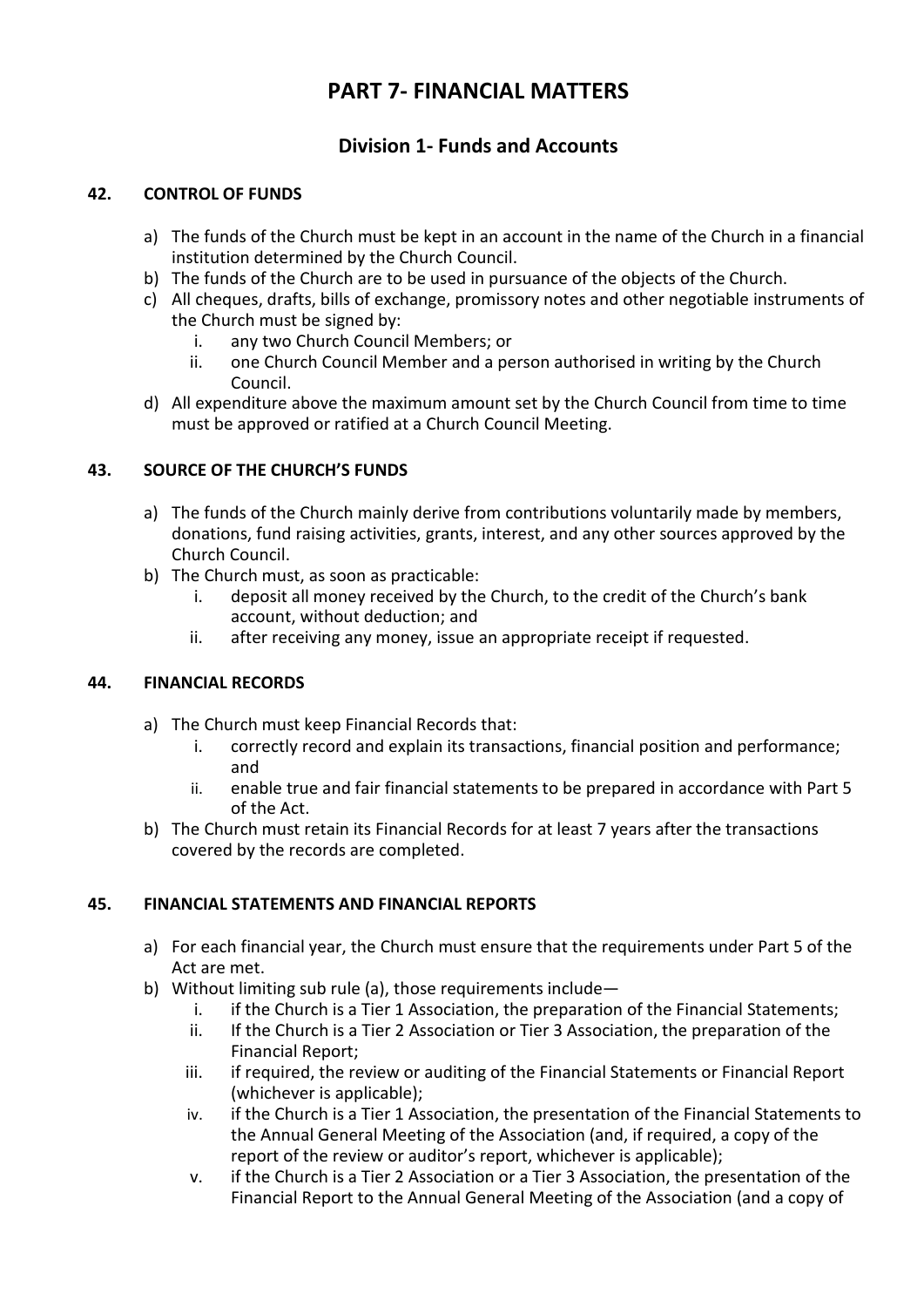the report of the review or auditor's report, whichever is applicable); and

vi. if required by the regulations made under the Act, the lodgment of the annual return with the Commissioner.

### **Division 2- Review or audit of financial statements or financial report**

#### **46. REVIEW OR AUDIT OF FINANCIAL STATEMENTS OR FINANCIAL REPORTS**

The Church must ensure that a review or audit is undertaken of the Financial Statements or Financial Report of the Church if:

- a) is a Tier 2 or Tier 3 Association;
- b) the members require a review or audit by resolution at a General Meeting;
- c) an audit or review is directed by the Commissioner; or
- d) an audit or review is required as a condition of a funding arrangement; or holding of a charitable collections license.

#### **47. AUDIT**

- a) Once at least in each financial year the accounts of the Church shall be examined by an Auditor who shall have been appointed at a previous meeting of the Church Council and who shall certify to the correctness of the Balance Sheets, Income and Expenditure and accompanying accounts and schedules which shall be submitted to the Annual General Meeting.
- b) The Auditor may be a members of the Church, but no person shall be eligible as Auditor who is interested otherwise than as a member in any transaction of the Church. An Auditor may be paid for his services such sum (if any) as the Church Council may from time to time determine.
- c) Any casual vacancy occurring in the office of an auditor shall be filled by the Church Council.
- d) The Auditor shall have a list delivered to them of all books kept by the Church and shall at all reasonable times have access to the books and accounts of the Church. They may employ personsto assist them in investigating such accounts and may in relation to such accounts examine the Church Council or any employees of the Church.
- e) The Auditor shall make a report to the Church Council upon the Balance Sheet and Accounts to be submitted to the Annual General Meeting and in every report shall state whether in their opinion the accounts are properly drawn up so as to exhibit a true and correct statement of the affairs of the Church.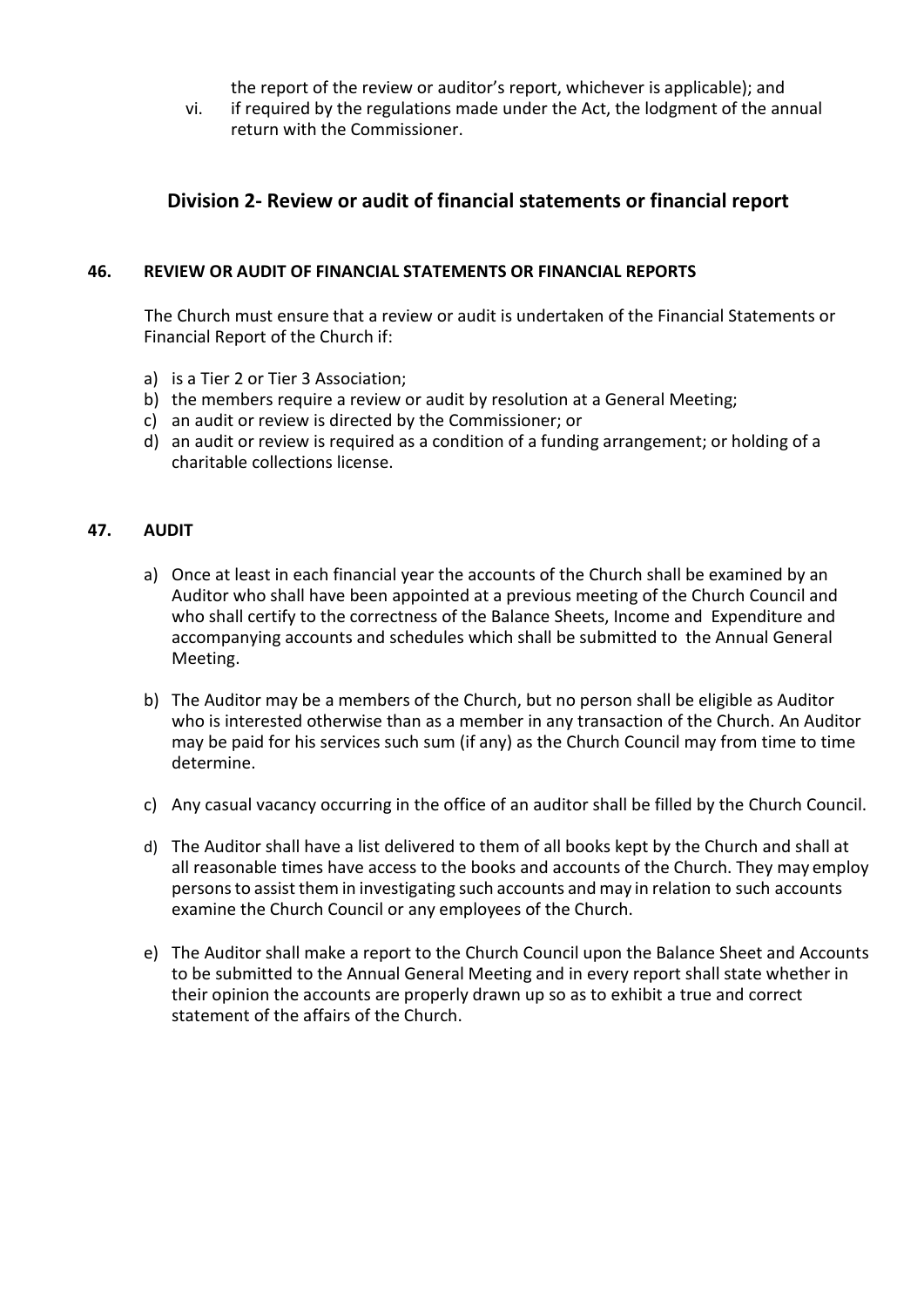### **Division 3 - Other Finance Matters**

#### **48. FINANCIAL YEAR**

The financial year of the Church shall commence on the first day of July in each year and end on the thirtieth day of June in each year to which latter date the accounts of the Church shall be balanced.

#### **49. MEMBERS NOT TO MAKE PROFIT**

- a) No member shall, except for professional services rendered at the request of the Church Council, or any honorarium or other payment authorized by the Church Council to any official of the Church for his services rendered, on any pretense or in any manner receive any profit salary or emoluments from the funds or transaction of the Church.
- b) No member of Church Council may receive any of the Church's funds without such payment being authorized by a resolution of the Church Council.
- c) The purpose of the Church is to establish and maintain in Brisbane a Church for the benefit of people of the Christian faith based on reformed principles, for those members desiring to become members of such Church and for the ministry of such Church. The property and income of the Church shall be applied solely towards this objective and no part of the property or income may be paid or otherwise distributed, directly or indirectly, to members of the Church, except in good faith in the promotion of these objectives.

#### **50. BORROWING POWERS**

The borrowing powers of the Church shall be and are hereby invested in the Church Council. If at any time the Church Council shall pass a resolution authorizing the Trustees to borrow money, the Trustees shall thereupon be empowered to borrow for the purposes of the Church such amount of money either at one time or from time to time and at such rate of interest and in such form and manner and upon such security as shall be specified in such resolutions and thereupon the Trustees shall at the direction of the Church Council make all such dispositions of the Church property or any part thereof and enter into such agreement in relation thereto as the Church Council may deem proper for giving security for such loans and interest.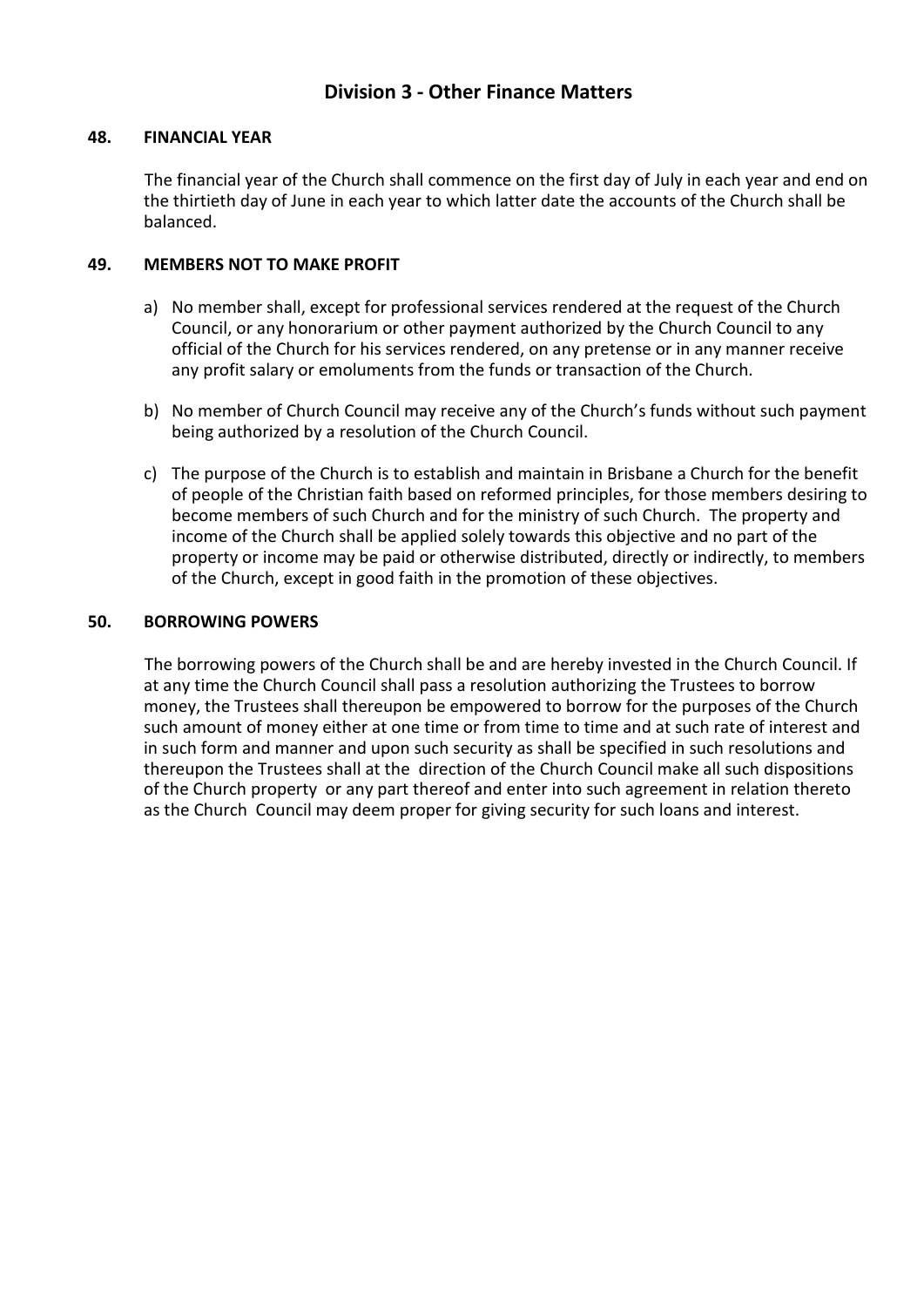# **PART 8- GENERAL MATTERS**

#### **51. REAL PROPERTY**

Any resolution of the Church Council to acquire or dispose of real property shall be submitted to a General Meeting for approval and must be approved by a majority of not less than 75 % of the members present and voting at such General Meeting.

#### **52. DISSOLUTION OF THE CHURCH**

If the Church faces the possibility of dissolution because there are not sufficient members to keep the Church financially operative or for reason of amalgamation with a neighboring Christian Reformed Church, then, after consent of 75% of the members voting at a General Meeting, the Church Council shall proceed to dissolve the Church.

If upon the winding up of the Church there remains after satisfaction of all its debts and liabilities any surplus property whatsoever, the same shall not be paid or distributed amongst the members or former members, but shall be given or transferred to one or more of the following only:

- i. to another association incorporated under the Act which has similar objects;
- ii. a body corporate that at the time of the distribution is the holder of a license under the charitable collections legislation in Queensland;
- iii. a company limited by guarantee that is registered as mentioned in section 150 of the Corporations Act 2001 (Cwth);
- iv. a company holding a license that continues in force under the Corporations Act section 151;
- v. a body corporate that:
	- is a member or former member of the Church; and
	- at the time of the distribution of surplus property, has rules that prevent the distribution of property to its members which association or purposes, as the case requires, shall be determined by resolution of the members.

#### **53. ALTERATION OF THE CONSTITUTION**

This Constitution may be added to, repealed or amended by a special resolution pursuant to rule 39.

No resolution affecting this Constitution shall invalidate any contracts or agreements entered into or made by the Church Council or the Trustees on behalf of the Church prior to the passing of such resolution nor relieve the Church Council, the Trustees or the members from liabilities which may have arisen or been incurred prior to the passing of such resolution.

#### **54. INTERPRETATION OF THE CONSTITUTION**

The Church Council shall be the sole authority for the interpretation of this Constitution and of any regulations and rules made there under. The decision of the Church Council upon any question of interpretation or upon any matter affecting the Church and not provided for by this Constitution or any regulation or rules made thereunder shall be final and binding on the members, but in all circumstances the Church Council shall consider itself bound to the Four Standards.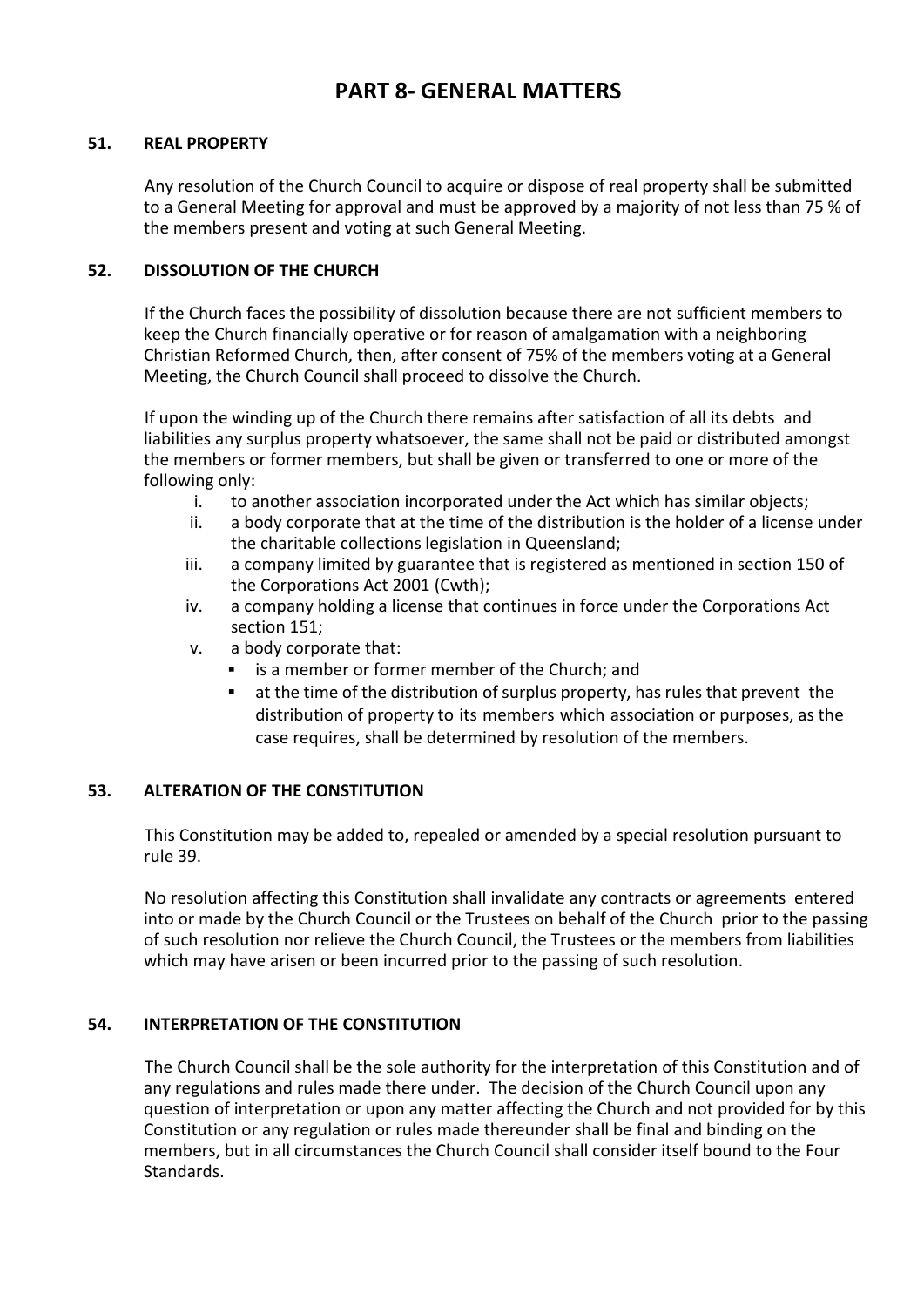# **ANNEXURE A - STATEMENT OF FAITH**

- 1. We believe that the One True God (Psalm 46:10; Deut 4:39; Isaiah 44:6, 45:21) revealed Himself to the world in three persons (John10:30; 1 Cor 8:4-6; Colossians 1:15; Acts 5: 3- 4): Father (John 17:24- 26; 1 John 3:1), Son (Matt 3:17; John 1:18) and Holy Spirit. (Haggai 2:5; John 14:16,17)
- 2. We believe in God, the Father Almighty (Gen 14:18-20,17:1; Psalm 96:1-6), Maker of heaven and earth. (Gen 1:1, Ps 33: 6-9, Ps 115:15; Heb 11:3)
- 3. We believe that Jesus Christ alone is head of the Church and that He is the supreme authority in all matters of faith and conduct in the life of both churches and individuals. (Is33:22; Eph 1:22-23; Eph 4:15; Col 1:16&18; Eph 5:23 Heb 1:1-4)
- 4. We believe that Jesus Christ is the Son of God, and we believe in His virgin birth and that He was fully God and fully human. (Is 7:14; Matt 1:22 & 23; Matt 16:13-17; Luke 1:27-28; Luk 1:30-33; Luk 9:34-36; John 1:1&2; John 1:13-14; Phil 2:5-8; Gal 4:4&5; 1 Ti 2:5; 1 Ti 3:16)
- 5. We believe that God proved His love for sinners through Jesus Christ taking the penalty of their sin upon Himself by dying on the cross on their behalf, that He rose bodily from the dead and that He ascended to heaven where He intercedes for His people. (Luk 24:1-8, 50&53; John 3:16&17; 2 Cor 5:21; Acts 1:1-3, 9-11; Acts 4:11&12; Col 2:13&14)
- 6. We believe that the Lord Jesus Christ will return personally and in glory. At that time He will judge those who have died and those who are alive. (John 5:22, 23 &27; Acts 17: 30&31; Phil 1:6, 9&10; 2 Cor 5: 9&10; 2 Pet 3:11(b)-13; Matthew 16:27; Matthew 25:31-46; Rev 20:11-15)
- 7. We believe that by the grace of God, He forgives and reconciles to Himself all who turn to Him in true repentance, turning from sin and trusting in Christ's atoning death. God imputes to them the righteousness of Christ Himself and adopts them as His children. (Rom 4:5-7; John 1:29; Acts 26:18; 1 John 2:1-3 Rom 8:1; Eph 4:20-24; Heb 7:25; Heb10:10; John 1:12-13; 2 Cor 5:17-19; 1 Thes 5:23; Ez 36:25- 26; Rom 8:15-17; Heb 9:14;Col 1:21-23)
- 8. We believe in the resurrection of both the believers and the unbelievers; the believers to the resurrection of eternal life and the unbelievers to the resurrection of eternal damnation. (2 Cor 5:10; Acts 17:30-31; Matt 16:27; 2 Tim 4:1&2; Matt 25:31-46)
- 9. We believe that there is no other name than 'Jesus Christ' by which people can be brought into the right relationship with God. (John 14:6-7; Acts 4: 10-12; Acts 10:43)
- 10. We believe in the Holy Spirit who imparts new life to those who believe in Jesus Christ. Through His indwelling presence and transforming power He gives assurance of salvation and eternal life and equips believers for holy living and effective service. (Matt 3:11; Matt 1:18: Matt 28:19-20; John 20:21 & 22; Ez 36:26-27; 1 Thes 1:4-6; Titus 3:4-7; Eph 1:13- 14; Eph 2:8-10; 1 Cor 2:10-13; Mark 13:10&11; Luke 12:11-12; John 14:25&26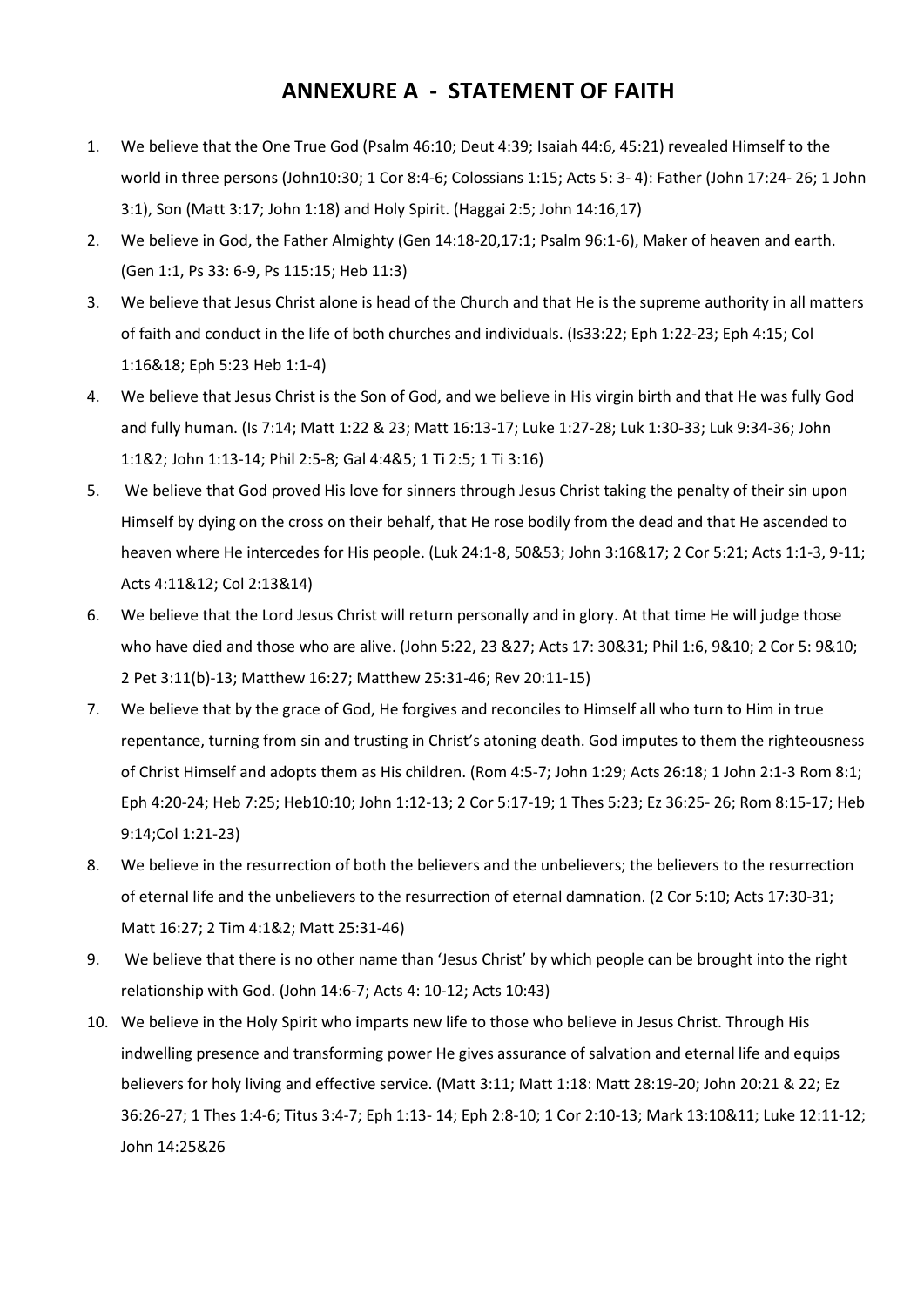- 11. We believe that, in order to build up the Body of Christ, the Holy Spirit gives many different gifts to equip all God's people for ministry. There are different kinds of gifts, but they are all given by the same Spirit. The gifts of the Spirit are given to each of us in a special way, to be used for the common good. (1 Cor 12:4-11; Eph 4:7,11-16; Rom 12:6- 8; 1 Pet 4:10, 11; 1 Cor 12:18, 21-25)
- 12. We believe the church is the body of Christ, the fellowship of all believers and commissioned to make disciples of all nations. (1 Cor 12: 27; Ephesians 1:23; Rom 12:5; Col 3:15b; Matt 28:18-20; Mark 16:15; 2 Cor 5:19)
- 13. We believe that the Bible is the inspired Word of God and that its content and message is authoritative and trustworthy. It is therefore our supreme guide on what to believe and how to live. (Ps 119:9-11; Ps 119:103-105; 2 Tim 3:16&17; Heb 4:12)
- 14. We believe that we are called to bring people to Christ, enfold them in His church and equip them to go into their community as effective disciples. (Matt 28:18-20; John 17:20- 23; Ephesians 4:11-13; Heb 2:11- 13; Heb 10:24-25)
- 15. We acknowledge the traditions of the historic church: We believe that only the Word of God is our guide and that there is no other saviour than Jesus Christ alone. We believe that we are only saved by grace. That through faith in the Triune God alone we are His Children and That the church exists to glorify God alone. (Luke 2:11; Acts 4:11-12; John 14:6; Rom 3:23-24; Eph 2:8-10; 2 Tim 3:14-16; Tit 2:11-14; Tit 3: 7-8; John 1:12; 1 John 4:13-16; 1 Joh 5:11b-12)
- 16. We believe that Satan exists as a person, the enemy of Jesus Christ and of the believers, deceiving mankind. God has condemned Satan to eternal damnation. (John 14:28a, 29- 31; Rom 16:19-20; 2 Cor 4:4; 2 Thes 2:9- 10; Rev 20:2; Rev 20:10)
- 17. We believe that every Christian is called to love the Lord God with all heart, soul, mind and strength; and to love their neighbour as oneself. Therefore, all believers are to live godly lives, doing all things to the glory of God. The indwelling Holy Spirit makes this new life a reality as believers yield themselves to Him. (Deut 6:5; Matt 22:37-40; Eph 2:4-10; John 15:5-8; Rom 8:5-9; Gal 5 :25; Rom 13:8-10; 1 Cor. 6:19-20; Eph 5:17-20)
- 18. We believe that baptism is an ordinance/sacrament given by Christ as a sign and seal of a covenant of grace. (Matt 3:13-15; Matt 28:18-19; Gal 3:27; Col 2:11-12; 1 Peter 3:21-22; Romans 6:3- 5; Acts 2:37-38 & 41; Acts 9:17-18; Acts 19:4-5)
- 19. We believe the Lord's Supper is an ordinance/sacrament given by Jesus Christ. It is to be observed in the church for a perpetual remembrance and showing forth of the sacrifice of Christ, the spiritual nourishment of believers and a sign of their communion with one another (Matt 26:26-28; Mark 14:17; 22-24; 1 Cor 10:3-4; 16-17; 1 Cor 11: 23-25; 28-29; John 6:53-58; Acts 2:46)